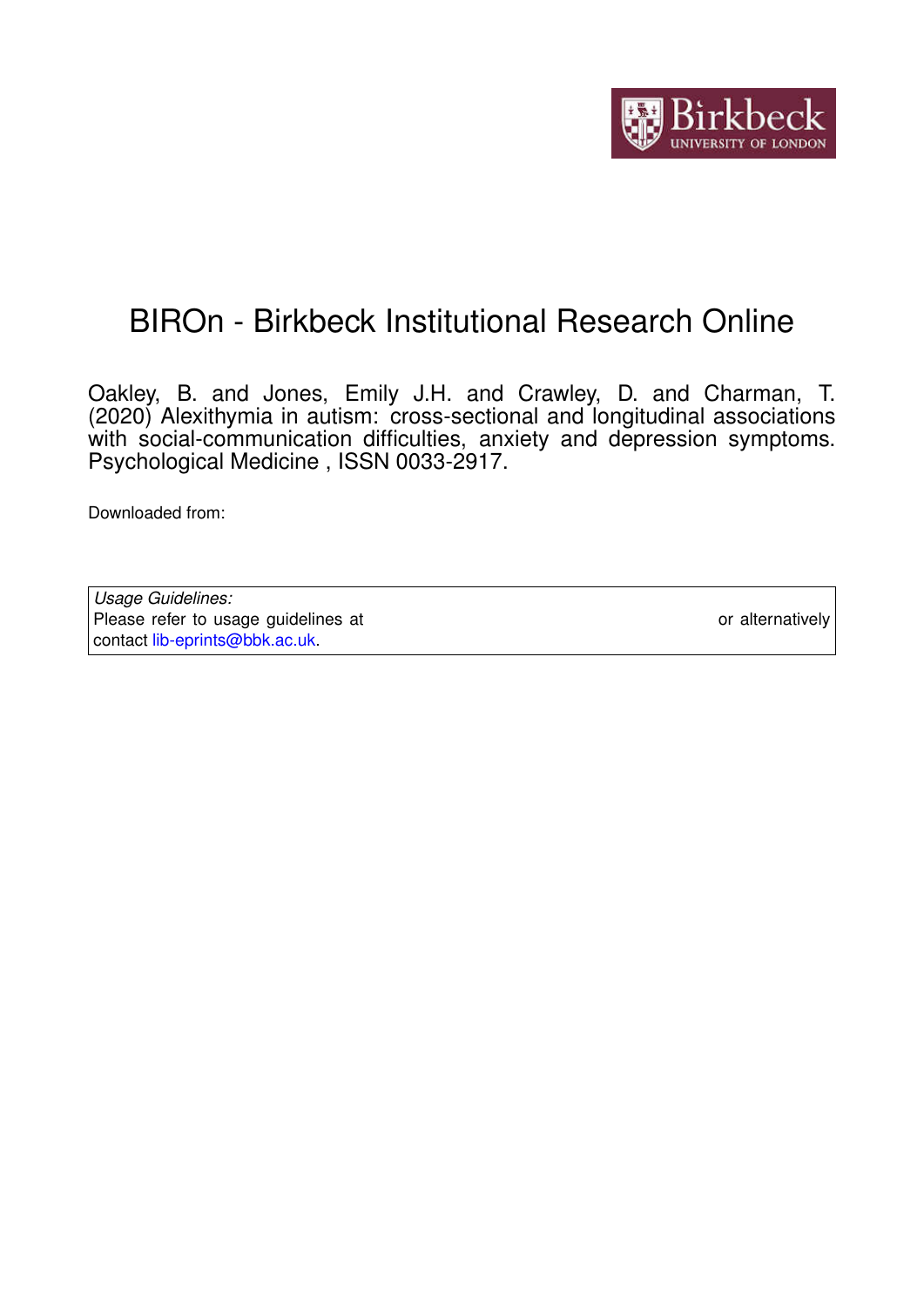[cambridge.org/psm](https://www.cambridge.org/psm)

## Original Article

Cite this article: Oakley BFM, Jones EJH, Crawley D, Charman T, Buitelaar J, Tillmann J, Murphy DG, Loth E, The EU-AIMS LEAP Group (2020). Alexithymia in autism: cross-sectional and longitudinal associations with social-communication difficulties, anxiety and depression symptoms. Psychological Medicine 1–13. [https://doi.org/10.1017/](https://doi.org/10.1017/S0033291720003244) [S0033291720003244](https://doi.org/10.1017/S0033291720003244)

Received: 20 December 2019 Revised: 14 August 2020 Accepted: 20 August 2020

#### Key words:

Alexithymia; anxiety; autism; depression; mental health

Author for correspondence: Bethany F. M. Oakley,

E-mail: [bethany.oakley@kcl.ac.uk](mailto:bethany.oakley@kcl.ac.uk)

## Alexithymia in autism: cross-sectional and longitudinal associations with social-communication difficulties, anxiety and depression symptoms

Bethany F. M. Oakley<sup>1[,](https://orcid.org/0000-0002-1968-134X)2</sup>  $\bullet$ , Emily J. H. Jones<sup>3</sup>, Daisy Crawley<sup>1</sup>, Tony Charman<sup>4,5</sup>, Jan Buitelaar<sup>6,7</sup>, Julian Tillmann<sup>4,8</sup>, Declan G. Murphy<sup>1,2,5</sup>, Eva Loth<sup>1</sup> and The EU-AIMS LEAP Group

<sup>1</sup>Department of Forensic and Neurodevelopmental Sciences, Institute of Psychiatry, Psychology & Neuroscience, King's College London, De Crespigny Park, London SE5 8AF, UK; <sup>2</sup>Sackler Institute for Translational Neurodevelopment, Institute of Psychiatry, Psychology & Neuroscience, King's College London, De Crespigny Park, London SE5 8AF, UK; <sup>3</sup>Centre for Brain & Cognitive Development, Birkbeck, University of London, London WC1E 7HX, UK; <sup>4</sup>Department of Psychology, Institute of Psychiatry, Psychology & Neuroscience, King's College London, London, UK; <sup>5</sup>South London and Maudsley NHS Foundation Trust (SLaM), London, UK; <sup>6</sup>Department of Cognitive Neuroscience, Radboud University Nijmegen Medical Center, Donders Institute for Brain, Cognition and Behaviour, Kapittelweg 29, 6525 EN Nijmegen, The Netherlands; <sup>7</sup>Karakter Child and Adolescent Psychiatry University Center, Reiner Postlaan 12, Nijmegen, The Netherlands and <sup>8</sup>Department of Applied Psychology: Health, Development, Enhancement, and Intervention, University of Vienna, Vienna, Austria

## **Abstract**

Background. Alexithymia (difficulties in identifying and describing emotion) is a transdiagnostic trait implicated in social–emotional and mental health problems in the general population. Many autistic individuals experience significant social-communication difficulties and elevated anxiety/depression and alexithymia. Nevertheless, the role of alexithymia in explaining individual variability in the quality/severity of social-communication difficulties and/or anxiety and depression symptoms in autism remains poorly understood.

**Methods.** In total, 337 adolescents and adults (autism  $N = 179$ ) were assessed for alexithymia on the Toronto Alexithymia Scale and for social-communication difficulties, anxiety and depression symptoms. A total of 135 individuals (autism  $N = 76$ ) were followed up 12-24 months later. We used regression models to establish cross-sectional and longitudinal associations between alexithymia, social-communication difficulties, anxiety and depression symptoms.

Results. Autistic individuals reported significantly higher alexithymia than comparison individuals ( $p < 0.001$ , r effect size = 0.48), with 47.3% of autistic females and 21.0% of autistic males meeting cut-off for clinically relevant alexithymia (score  $\geq 61$ ). Difficulties in *describing* feelings were particularly associated with current self-reported social-communication difficulties  $[p < 0.001, \beta = 0.57, 95\%$  confidence interval (CI) 0.44–0.67] and predicted later socialcommunication difficulties ( $p = 0.02$ ,  $\beta = 0.43$ , 95% CI 0.07–0.82). Difficulties in *identifying* feelings were particularly associated with current anxiety symptom severity ( $p < 0.001$ ,  $\beta = 0.54$ , 95% CI 0.41–0.77) and predicted later anxiety ( $p = 0.01$ ;  $\beta = 0.31$ , 95% CI 0.08–0.62). **Conclusions.** Our findings suggest that difficulties in identifying  $\nu$ , describing emotion are associated with differential clinical outcomes in autism. Psychological therapies targeting emotional awareness may improve social-communication and anxiety symptoms in autism, potentially conferring long-term benefits.

## Introduction

## **Background**

Alexithymia, literally translated as 'no words for emotions', is a subclinical trait with an estimated prevalence of 10% in the general population (Berthoz & Wessa, [2011;](#page-11-0) Nemiah, Freyberger, & Sifneos, [1976](#page-12-0)). The construct of alexithymia can be broken down into several facets, including: difficulties in identifying feelings (internally interpreting and differentiating emotions); difficulties in describing feelings (expressing emotions) and externally oriented thinking (focusing attention away from emotions; Bagby, Parker, and Taylor, [1994](#page-11-0)).

Of note, individuals with high-alexithymic traits are reported to experience significantly more interpersonal difficulties and mental health problems than those with lower levels of alexithymia (Grabe, Spitzer, & Freyberger, [2004;](#page-11-0) Spitzer, Siebel-Jürges, Barnow, Grabe, & Freyberger, [2005](#page-13-0); Vanheule, Desmet, Meganck, & Bogaerts, [2007\)](#page-13-0). Furthermore, alexithymia

© The Author(s), 2020. Published by Cambridge University Press. This is an Open Access article, distributed under the terms of the Creative Commons Attribution licence ([http://creativecommons.org/licenses/by/4.0/\)](http://creativecommons.org/licenses/by/4.0/), which permits unrestricted re-use,

distribution, and reproduction in any medium, provided the original work is properly cited.



CrossMark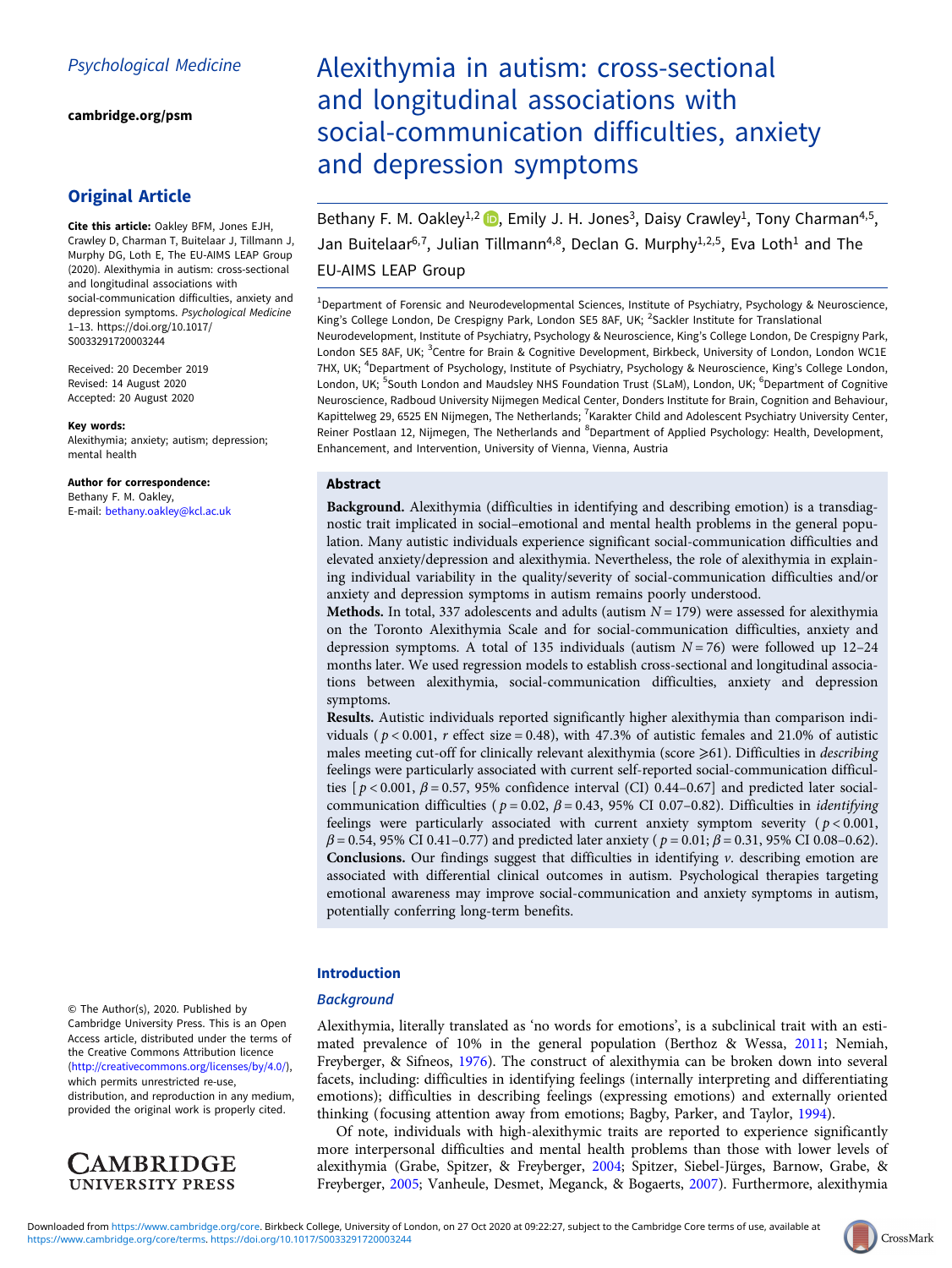has been shown to be a significant barrier to intervention success across psychiatry and healthcare (Grabe et al., [2008](#page-11-0); Ogrodniczuk, Piper, & Joyce, [2011](#page-12-0)). In light of these issues, poor self-knowledge of one's internal emotions (i.e. alexithymia) is now recognised as a transdiagnostic mechanism that modulates mental health outcomes in the general population (Fernandez, Jazaieri, & Gross, [2016;](#page-11-0) National Institute of Mental Health, [2019\)](#page-12-0).

#### Alexithymia and social-communication difficulties in autism

Given its intrinsic role in social–emotional processing, it is unsurprising that elevated rates of alexithymia have been reported across a range of neurodevelopmental and neuropsychiatric conditions that affect social and/or emotion understanding (Berthoz, Pouga, & Wessa, [2011;](#page-11-0) Bird and Cook, [2013\)](#page-11-0). For example, current estimates suggest that at least 40–65% of autistic people experience severe alexithymia (Bird & Cook, [2013;](#page-11-0) Hobson et al., [2020](#page-12-0); Kinnaird, Stewart, & Tchanturia, [2019](#page-12-0)). Autism is one of the most common, lifelong neurodevelopmental conditions, with a prevalence of ∼1.9% (Maenner et al., [2020](#page-12-0)) – characterised by core traits of social-communication difficulties and restricted and repetitive behaviours (American Psychiatric Association, [2013\)](#page-11-0). In addition, some autistic individuals experience difficulties with emotion awareness and processing. For instance, when recounting personal memories, individuals may tend to focus on objective events, rather than their feelings about those events (Hurlburt, Happé, & Frith, [1994](#page-12-0)). Similarly, when reflecting on internal emotions (e.g. when asked 'how do you know when you are happy?'), some autistic individuals consider the observable features of emotions ('because I am laughing', 'because it's my birthday'), over their subjective 'feeling' (Rieffe, Meerum Terwogt, & Kotronopoulou, [2007](#page-13-0)).

Since social-communication difficulties are a core feature of autism, most published studies have focused on associations between alexithymia and difficulties in perceiving and understanding the emotions of others. For example, autistic individuals with higher alexithymic traits experience more difficulties in recognising verbal and non-verbal emotional expressions, compared to those with lower levels of alexithymia (Cook, Brewer, Shah, & Bird, [2013;](#page-11-0) Heaton et al., [2012](#page-12-0); Oakley, Brewer, Bird, & Catmur, [2016](#page-12-0)) – and these difficulties are associated with everyday social functioning (Trevisan & Birmingham, [2016](#page-13-0)).

Furthermore, alexithymia in autism has been shown to relate to reductions and/or differences in the production of emotion expressions (Trevisan, Bowering, & Birmingham, [2016](#page-13-0); Wagner & Lee, [2008\)](#page-13-0) and emotional empathy towards others (Bird et al., [2010\)](#page-11-0). These skills are critical for accurately interpreting and appropriately responding to social cues and facilitating successful interpersonal relationships (Ekman, [1999\)](#page-11-0) and may, therefore, contribute to increased difficulties in social interactions. Thus, findings to date imply that alexithymia may act as a modifier, exacerbating social-communication difficulties in autism (Mundy, Henderson, Inge, & Coman, [2007](#page-12-0)).

## Alexithymia and anxiety/depression symptoms in autism

However, far fewer studies have considered the role of alexithymia – particularly difficulties in perceiving one's own emotions – in explaining individual variability in anxiety and depression symptom severity in autism. This is despite evidence that difficulties with emotion awareness relate to mental health symptoms in the general population (Mattila et al., [2008\)](#page-12-0), including young children (Rieffe, Oosterveld, Miers, Meerum Terwogt, & Ly, [2008\)](#page-13-0). Moreover, at least 20–50% of autistic individuals experience co-occurring anxiety and/or depression – far higher rates than those observed in the general population (Hollocks, Lerh, Magiati, Meiser-Stedman, & Brugha, [2019;](#page-12-0) Simonoff et al., [2008\)](#page-13-0). Hence, research on mechanisms associated with co-occurring anxiety and depression in autism has been declared a research priority (Autistica, [2017](#page-11-0); Pellicano, Dinsmore, & Charman, [2014](#page-13-0)), for which alexithymia may provide a tractable treatment target.

Some recent studies indicate that there may be associations between alexithymia and anxiety/depression symptoms in autism. For instance, Milosavljevic et al. ([2016\)](#page-12-0) showed that adolescents with autism and elevated alexithymia self-reported significantly higher concurrent anxiety than those with autism only. Similarly, alexithymia has been found to partially mediate associations between core autism traits and anxiety and depression symptoms in autistic young adults (Maisel et al., [2016](#page-12-0); Morie, Jackson, Wei, Marc, & Dritschel, [2019\)](#page-12-0). These findings imply that alexithymia may be a key contributing factor for mental health problems in autism, as in the general population.

Nevertheless, there is a considerable lack of longitudinal research examining the putative impact of alexithymia in autism (Kojima, [2012](#page-12-0)). Existing studies have been cross-sectional in nature and considered alexithymia as a unitary construct, when there may be subtle differences between its individual facets (e.g. difficulties in describing v. identifying emotions) and specific outcomes. As a result, the role of alexithymia (or its individual facets) in predicting the development of social-communication difficulties and/or mental health symptoms remains unclear.

For example, alexithymia may be a modifying factor that interacts with concurrent core autism traits and/or anxiety and depression symptoms, resulting in individual differences in outcome, or treatment response. Additionally, or alternatively, alexithymia may represent a precursor to later developing socio-emotional and mental health problems – potentially via difficulties with emotion perception/production (Brewer et al., [2016a](#page-11-0); Trevisan & Birmingham, [2016\)](#page-13-0), interoception (perception of internal bodily states; Garfinkel et al., [2016](#page-11-0)) and/or emotion regulation (Maisel et al. [2016;](#page-12-0) Morie et al. [2019](#page-12-0)). Finally, alexithymia may be a consequence of difficulties in understanding others' emotions (Carruthers, [2009](#page-11-0)), or act as a compensatory buffer against aversive internalising problems (Kojima, [2012;](#page-12-0) Mor & Winquist, [2002\)](#page-12-0). Overall, establishing longitudinal relationships between potential precursors (e.g. alexithymia) and outcomes over time (e.g. social functioning, anxiety and depression) is essential for informing early and effective interventions and support in autism.

#### The current study

Thus, our study first aimed to assess cross-sectional associations between alexithymia (including its individual facets), socialcommunication difficulties, anxiety and depression symptoms in a large, well-characterised cohort of autistic and non-autistic males and females, aged 12–30 years. Furthermore, we modelled longitudinal associations between earlier alexithymia and subsequent social-communication difficulties, anxiety and depression symptoms approximately 12–24 months later. Based on previous literature, we predicted that increasing alexithymia would be associated with elevated social-communication difficulties, anxiety and depression symptoms in the autism group, at a single timepoint and longitudinally.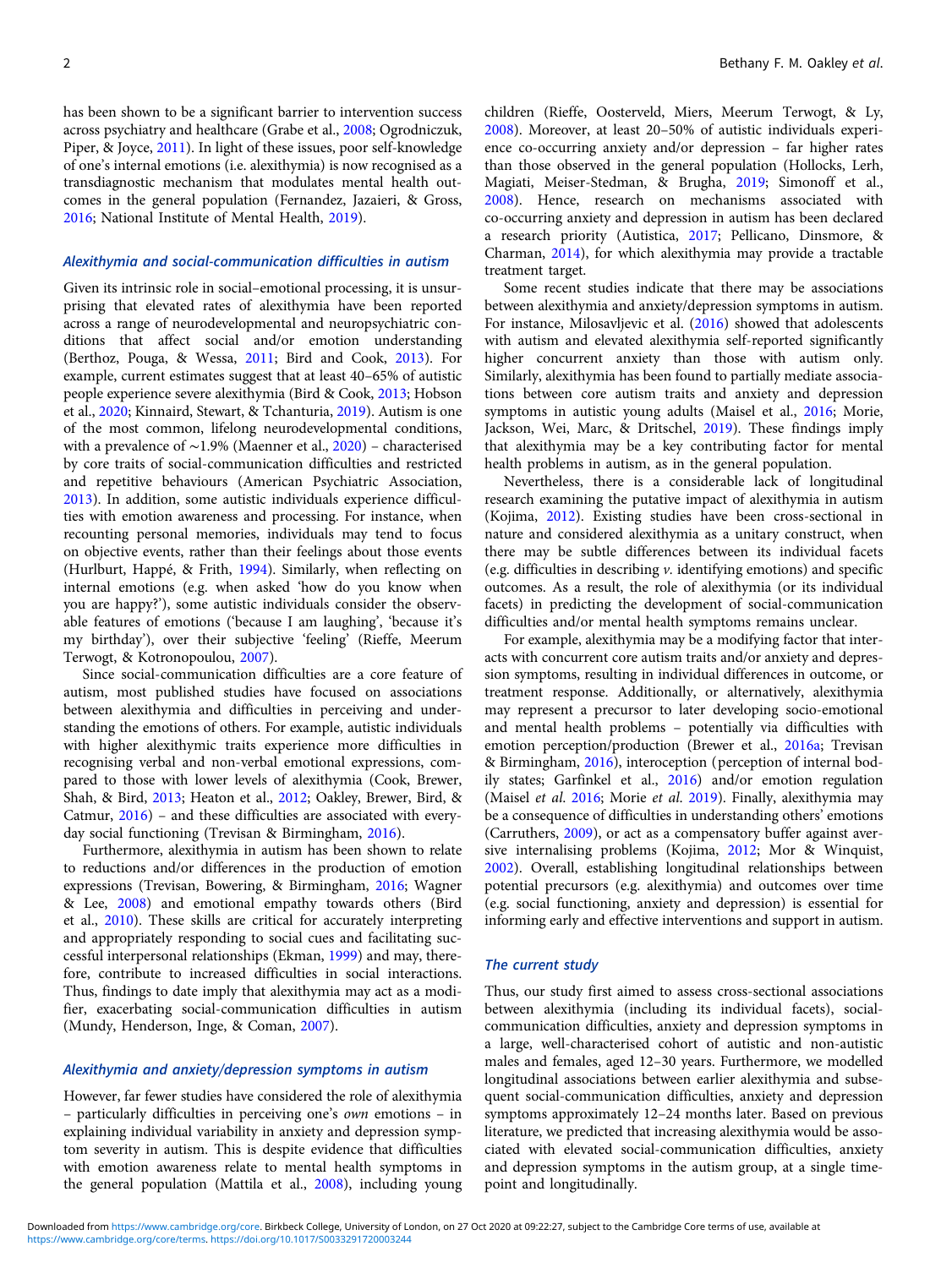#### Methods

#### **Participants**

The current study is based on data from the EU-AIMS Longitudinal European Autism Project (LEAP). A detailed description of the design and methodologies of LEAP are reported elsewhere (Loth et al., [2017](#page-12-0)). Briefly, LEAP employed a casecontrol design whereby males and females aged 6–30 years, with and without a formal diagnosis of autism spectrum disorder (ASD), were recruited simultaneously across seven European study sites. Subsequently, the cohorts were followed up longitudinally, after approximately 12–24 months. Participants were initially recruited via existing databases, schools and flyers; and those with mild intellectual disability  $(IQ \le 75)$  were additionally recruited through clinic contacts or support groups. Although individuals with  $IO \le 75$  were recruited to both ASD and comparison groups, we note that few met these criteria, partly due to the reasonably demanding nature of the full LEAP protocol and because some individuals believed to have mild intellectual disability based on an initial screener scored above 75 on standardised IQ measures (see Loth et al., [2017\)](#page-12-0).

In total, 337 participants aged 12–30 years (ASD  $N = 179$ ) with available alexithymia data were included in this study. [Table 1](#page-4-0) shows participants' characteristics on entry to the study (timepoint one; T1). A total of 135 individuals (ASD  $N = 76$ ) were able to be followed up approximately 12–24 months later (timepoint two; T2). T2 participant characteristics are shown in online Supplementary Table S2.

On entry to the study, there were no significant differences between autistic and comparison individuals in age ( $p = 0.73$ , r effect size = 0.02) nor sex ( $p = 0.42$ ,  $\phi = 0.04$ ). Autistic individuals had marginally lower average IQ than comparison individuals ( $p = 0.02$ ,  $r = 0.13$ ), although median scores were fairly comparable between groups  $(ASD \text{ median} = 105.15, IQR =$ 20.09; comparison median =  $108.18$ , IQR =  $18.50$ ). Autistic individuals had significantly more core autism traits (T1:  $p < 0.001$ ;  $r \geq$ 0.68; T2:  $p < 0.001$ ;  $r \ge 0.54$ ) and higher mental health symptom severity (T1:  $p < 0.001$ ;  $r \ge 0.41$ ; T2:  $p < 0.001$ ;  $r \ge 0.34$ ) than comparison individuals across all measures, at both timepoints.

Participants who were able to be followed up at T2 did not significantly differ from non-returners on baseline age/sex ( $p \geq$ 0.14), alexithymia ( $p = 0.22$ ), social-communication difficulties  $(p \ge 0.12)$ , nor depression symptoms  $(p = 0.36)$ . Returners had slightly higher IQ ( $p = 0.01$ ) and lower anxiety ( $p = 0.05$ ) and repetitive behaviours than non-returners ( $p = 0.02$ ). Reasons for loss to follow-up included: participants returning at T2 but not completing the alexithymia measure; inability to make contact with participants; and personal circumstances that made participants unable to visit at T2.

## Materials and procedures

#### Alexithymia

See online Supplementary Table S1 for a summary of all measures. To index alexithymia, we administered the 20-item selfreport Toronto Alexithymia Scale (TAS-20; Bagby et al., [1994\)](#page-11-0), which has been previously validated for use in autism (Berthoz & Hill, [2005](#page-11-0)). The TAS-20 results in a total score and three subscales: difficulties in identifying feelings (I am often puzzled by sensations in my body), difficulties in describing feelings (It is difficult for me to find the right words for my feelings) and externally oriented thinking (I prefer to analyse my problems rather than just describe them). As evident from these example items, one's awareness of their difficulties with emotions seems somewhat distinct from one's awareness that they are experiencing a positive or adverse emotional state.

Higher scores indicate higher alexithymia, with scores  $\geq 61$ indicating 'severe' (i.e. clinically relevant) alexithymia (Parker, Taylor, & Bagby, [2003\)](#page-13-0). Alexithymia was weakly associated with verbal IQ – significant in the whole sample ( $r_s = -0.24$ ,  $p < 0.001$ ) and marginal in the ASD group ( $r_s = -0.16$ ,  $p = 0.03$ ), suggesting results were not wholly explained by difficulties in completing the TAS due to individual differences in verbal ability.

#### Core autism traits

The clinical characteristics of the full LEAP cohort are reported elsewhere (Charman et al., [2017](#page-11-0)). In the current study, socialcommunication difficulties were measured using self- and parent-report versions of the Social Responsiveness Scale-2nd Edition (SRS-2; Constantino and Gruber, [2012](#page-11-0)). Higher scores (sex-specific T-norms) indicate more difficulties. Repetitive behaviours were measured using the parent-report Repetitive Behaviour Scale-Revised (RBS-R; Lam and Aman, [2007\)](#page-12-0), with higher scores indicating more repetitive behaviours.

#### Anxiety/depression symptoms

Beck's Anxiety and Depression Inventories (Beck, Beck, Jolly, & Steer, [2005;](#page-11-0) Beck, Epstein, Brown, & Steer, [1988](#page-11-0); Beck, Steer, & Brown, [2001](#page-11-0)) were used to capture self-reported anxiety and depression symptoms at two timepoints, ∼12–24 months apart. Beck's Inventories were chosen on the basis of their fast administration time (reducing longitudinal participant burden) and ability to accurately screen for mental health problems in general population and autism samples (Cassidy, Bradley, Bowen, Wigham, & Rodgers, [2018](#page-11-0); Leyfer, Ruberg, & Woodruff-Borden, [2006](#page-12-0)). We administered a youth-version for ages 12–17 years and an adult-version for ages 18–30 years. Therefore, scores were z-transformed for comparability, with higher scores indicating more severe symptoms.

#### Statistical analyses

Analyses were performed using RStudio®. As some data violated the normality assumption, non-parametric analyses were used for group comparisons (Mann–Whitney) and correlations (Spearman's  $r_s$ ). For group comparisons, effect size r (calculated as  $Z/\sqrt{N}$ ) is reported, with 0.10 denoting a small effect, 0.30 a moderate effect and 0.50 a large effect. Bonferroni correction was applied throughout. See Supplementary Table S3 for correlations between all T1 and T2 measures.

To investigate cross-sectional associations between alexithymia, and clinical features of social-communication difficulties, anxiety and depression symptoms, we first compared those who did v. did not meet cut-off  $(\geq 61)$  for clinically relevant alexithymia – an approach that would also capture potentially non-linear relationships. Next, we investigated both cross-sectional and longitudinal relationships between alexithymia and clinical features in greater depth using linear ('lm') regression models. Dependent variables were, respectively, SRS-2-rated socialcommunication difficulties and Beck-rated anxiety/depression symptom. Independent variables across all models were age, IQ, sex and alexithymia (total/subscale scores).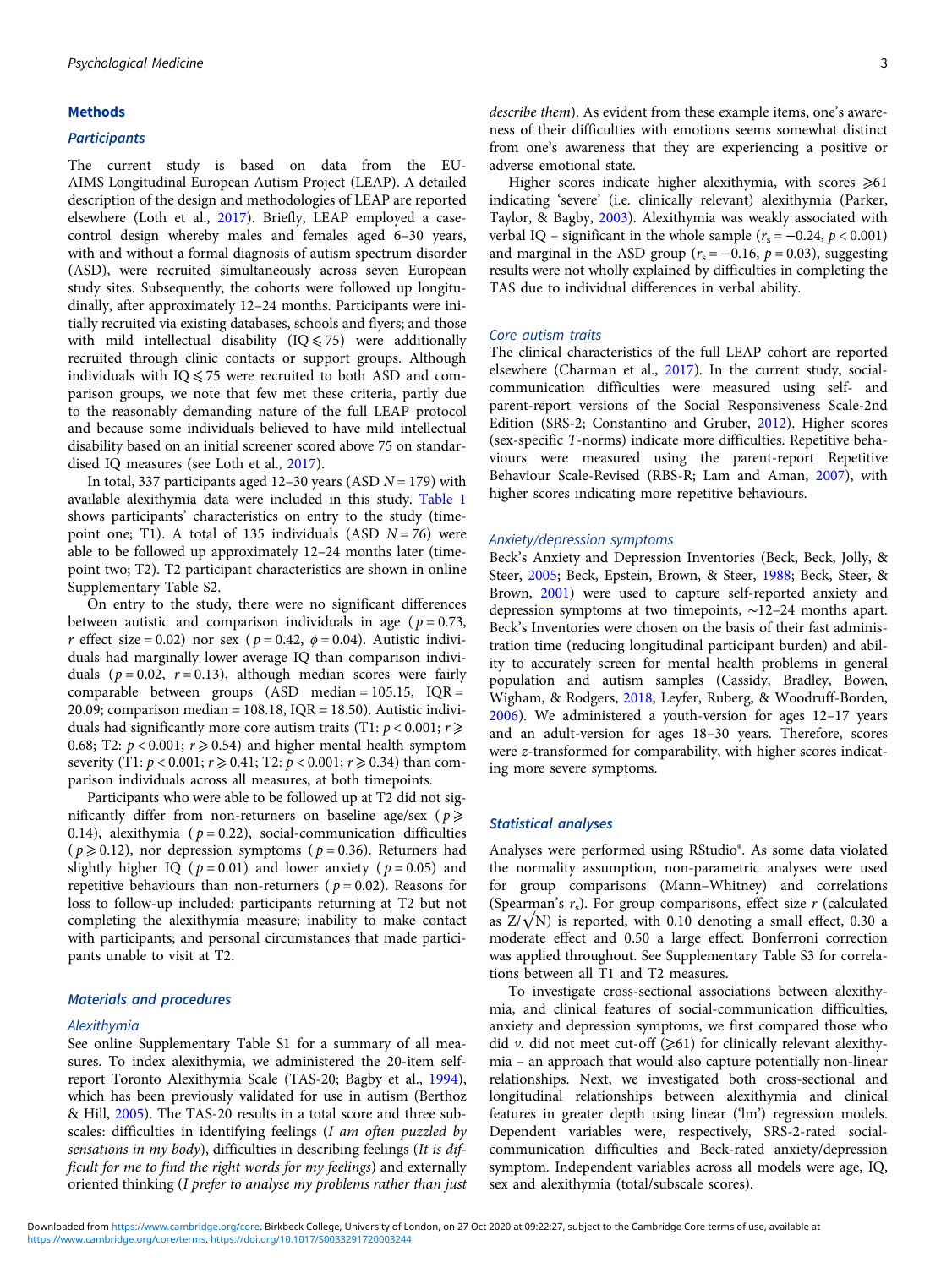|                              | ASD(T1)    |                          |                              | Non-ASD (T1) |                             |                              | Group comparison              |                  |               |
|------------------------------|------------|--------------------------|------------------------------|--------------|-----------------------------|------------------------------|-------------------------------|------------------|---------------|
| (a) Demographic/<br>clinical | ${\cal N}$ | Median (IQR)             | Range                        | ${\cal N}$   | Median (IQR)                | Range                        | $\chi^2$ ( <sub>df, N</sub> ) | $\boldsymbol{p}$ | $\phi$        |
| Sex: males (females)         | 124 (55)   | $\overline{\phantom{m}}$ | $\overline{\phantom{a}}$     | 103(55)      | $\overline{\phantom{a}}$    | $\overline{\phantom{m}}$     | 0.64 $\binom{1,337}{}$        | 0.42             | 0.04          |
|                              |            |                          |                              |              |                             |                              | Ζ                             | p                | r effect size |
| Age (years)                  | 179        | 19.57 (7.49)             | $12 - 30$                    | 158          | 19.11 (7.00)                | $12 - 30$                    | 0.35                          | 0.73             | 0.02          |
| Full-scale IQ                | 179        | 105.15 (20.09)           | $67 - 148$                   | 158          | 108.18 (18.50)              | 74-142                       | 2.37                          | $0.02*$          | 0.13          |
| SRS-2 (Self)                 | 173        | 63.00 (13.00)            | $40 - 94$                    | 146          | 46.00 (7.00)                | $37 - 69$                    | 12.66                         | $\leq 0.001$ *** | 0.71          |
| SRS-2 (Parent)               | 142        | 68.50 (18.00)            | $43 - 95$                    | 64           | 43.50 (7.00)                | $37 - 73$                    | 10.40                         | $< 0.001$ ***    | 0.72          |
| RBS-R                        | 147        | 11.00 (14.50)            | $0 - 90$                     | 64           | 0.00(1.00)                  | $0 - 13$                     | 9.89                          | $\leq 0.001$ *** | 0.68          |
| Beck's Anxiety               | 168        | $0.16^a$ (1.32)          | $-1.28$ to 4.65 <sup>a</sup> | 150          | $-0.60$ <sup>a</sup> (0.72) | $-1.28$ to $1.88^a$          | 7.35                          | $< 0.001$ ***    | 0.41          |
| Beck's Depression            | 168        | $0.05^a$ (1.37)          | $-0.97$ to $4.15^{\circ}$    | 149          | $-0.65$ <sup>a</sup> (0.55) | $-1.08$ to 2.16 <sup>a</sup> | 8.00                          | $\leq 0.001$ *** | 0.45          |
|                              | ASD(T1)    |                          | Non-ASD (T1)                 |              |                             | Group comparison             |                               |                  |               |
| (b) Alexithymia              | ${\cal N}$ | Median (IQR)             | Range                        | ${\cal N}$   | Median (IQR)                | Range                        | Z                             | $p_{\parallel}$  | r effect size |
| TAS total                    | 179        | 52.00 (17.00)            | $24 - 88$                    | 158          | 40.00 (14.75)               | $20 - 69$                    | 8.85                          | $\leq 0.001$ *** | 0.48          |
| TAS identify                 | 179        | 15.00 (10.00)            | $7 - 35$                     | 158          | 9.00(6.00)                  | $7 - 30$                     | 8.05                          | $\leq 0.001$ *** | 0.44          |
| TAS describe                 | 179        | 16.00 (7.00)             | $5 - 25$                     | 158          | 10.00(5.00)                 | $5 - 24$                     | 8.21                          | $< 0.001$ ***    | 0.45          |
| TAS external                 | 179        | 22.00 (6.00)             | $8 - 40$                     | 158          | 20.00 (7.00)                | $8 - 35$                     | 4.04                          | $< 0.001$ ***    | 0.22          |

<span id="page-4-0"></span>Table 1. Descriptives and group comparisons for participant characteristics and alexithymia at T1

SRS-2, Social Responsiveness Scale-Second Edition; RBS-R, Repetitive Behaviour Scale-Revised; TAS, Toronto Alexithymia Scale; IQR, interquartile range; Z, statistic for Mann-Whitney comparison;  $\chi^2_{\text{cif. } N}$ ,  $\chi^2$  te participants);  $r$ , effect size ( $Z/\sqrt{N}$ ).

<sup>a</sup>Scores z-transformed for comparability between youth and adult versions.

\*\*\*p < 0.004 (significant after Bonferroni correction;  $p = 0.05/12$ ).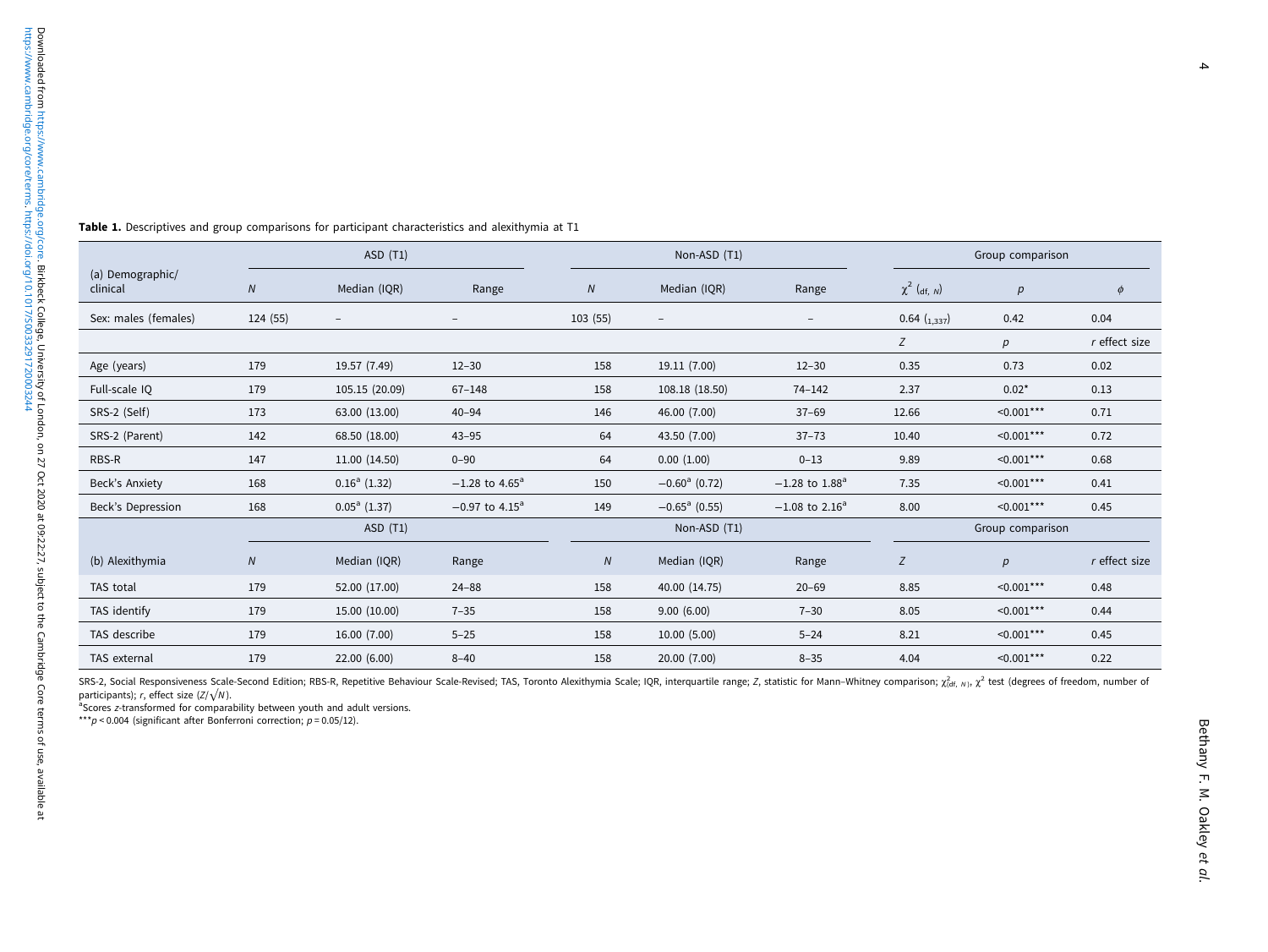

#### Results

## Alexithymia in the current sample

Autistic individuals reported, on average, significantly higher total alexithymia than comparison individuals, with a moderate effect size ( $p < 0.001$ ,  $r = 0.48$ ). Autistic individuals scored significantly higher than comparison individuals across TAS-20 subscales, particularly difficulties in identifying ( $p < 0.001$ ,  $r = 0.44$ ) and describing emotion ( $p < 0.001$ ,  $r = 0.45$ ; [Table 1\)](#page-4-0).

As demonstrated in Fig. 1, 29.1% ( $N = 52$ ) of autistic individuals met cut-off for clinically relevant alexithymia (score  $\geq 61$ ; Parker et al., [2003\)](#page-13-0), compared to 4.4% ( $N = 7$ ) of comparison individuals. Autistic females were over-represented in the group who met cut-off ( $p = 0.001$ ,  $\chi^{2}_{(1179)} = 11.55$ ,  $\phi = 0.27$ ). A total of 47.3%  $(N = 26)$  of autistic females met cut-off, compared to 21.0%  $(N = 26)$  of males. Autistic females in our sample also scored higher than males for self-reported social-communication difficulties ( $p = 0.01$ ,  $r = 0.20$ ). Conversely, there was no significant sex difference in alexithymia in the comparison group  $(p = 0.96, \chi_{(1158)}^2 = 0.003, \phi = 0.04).$ 

## T1 associations between alexithymia and social-communication difficulties

First, we used a categorical approach to confirm that individuals with clinically relevant alexithymia scored higher for socialcommunication difficulties than those with lower levels of alexithymia (see online Supplementary Table S4). Overall, individuals who met cut-off for severe alexithymia had significantly higher SRS-2 self-reported social-communication difficulties ( $p < 0.001$ ,  $r = 0.55$ ) and, to a lesser degree, parent-reported socialcommunication difficulties ( $p < 0.001$ ,  $r = 0.33$ ) than those with lower levels of alexithymia. Similarly, in the ASD group, individuals with severe alexithymia scored high for SRS-2 self- ( $p < 0.001$ ,  $r = 0.61$ ) and parent-reported social-communication difficulties ( $p = 0.01$ ,  $r = 0.22$ ).

Next, we considered dimensional relationships between alexithymia (sub)scale scores and social-communication difficulties, controlling for potential confounds of age, IQ, sex and concurrent repetitive behaviours. In the whole sample, alexithymia remained significantly associated with SRS-2 self-reported socialcommunication difficulties, across all TAS-20 (sub)scales, with the strongest effect size for difficulties in describing feelings:

Fig. 1. Box plots showing median and IQR of total alexithymia in ASD and comparison groups, split by sex. Individual data plots are overlaid to demonstrate the variability of scores in both groups. Cut-off for severe alexithymia  $(\geq 61)$ is indicated by the dashed line.

total ( $p < 0.001$ ,  $\beta = 0.62$ , 95% confidence interval (CI) 0.52– 0.69), identify ( $p < 0.001$ ,  $\beta = 0.53$ , 95% CI 0.40-0.59), describe ( $p < 0.001$ ,  $\beta = 0.57$ , 95% CI 0.46-0.64) and external ( $p < 0.001$ ,  $\beta$  = 0.28, 95% CI 0.16–0.38). Difficulty in describing feelings was also significantly related to SRS-2 parent-reported socialcommunication difficulties ( $p = 0.001$ ,  $\beta = 0.19$ , 95% CI 0.08– 0.29).

In the ASD group, alexithymia remained significantly associated with SRS-2 self- (but not parent-) reported social-communication difficulties, across all TAS-20 (sub)scales, with the strongest effect size for difficulties in describing feelings: total ( $p < 0.001$ ,  $\beta$  = 0.64, 95% CI 0.51–0.73), identify ( $p < 0.001$ ,  $\beta$  = 0.52, 95% CI 0.37–0.62), describe ( $p < 0.001$ ,  $\beta = 0.57$ , 95% CI 0.44–0.67) and external ( $p = 0.001$ ,  $\beta = 0.25$ , 95% CI 0.10-0.38).

## T1 associations between alexithymia and anxiety/ depression symptoms

Similar to the findings reported above, individuals who met cutoff for severe alexithymia had significantly higher T1 Beck-rated anxiety and depression symptom severity, as compared to those with lower levels of alexithymia – in the whole sample ( $p <$ 0.001,  $r \ge 0.42$ ) and ASD group ( $p < 0.001$ ,  $r \ge 0.46$ ; online Supplementary Table S4).

Once again, we assessed dimensional relationships between alexithymia and anxiety/depression symptoms, controlling for potential confounds of age, IQ, sex and core autism traits. Based on findings from simple correlations (online Supplementary Table S3), we ran linear regression models for associations between all alexithymia (sub)scale scores, except for externally oriented thinking.

As shown in [Table 2,](#page-6-0) difficulties in identifying feelings were significantly associated with anxiety symptom severity in the whole sample ( $p < 0.001$ ,  $\beta = 0.54$ , 95% CI 0.41-0.69). Of note, when depression symptoms were also controlled for, the relationship between difficulties in identifying feelings and anxiety remained ( $p < 0.001$ ,  $β = 0.28$ , 95% CI 0.15-0.40). The same pattern of effects was identified in the ASD group. Difficulties in identifying feelings accounted for significant variance in anxiety symptoms ( $p < 0.001$ ,  $β = 0.54$ , 95% CI 0.41-0.77), even after controlling for depression ( $p = 0.001$ ,  $\beta = 0.27$ , 95% CI 0.12-0.46).

In contrast, although difficulties in identifying feelings were also significantly associated with depression in the whole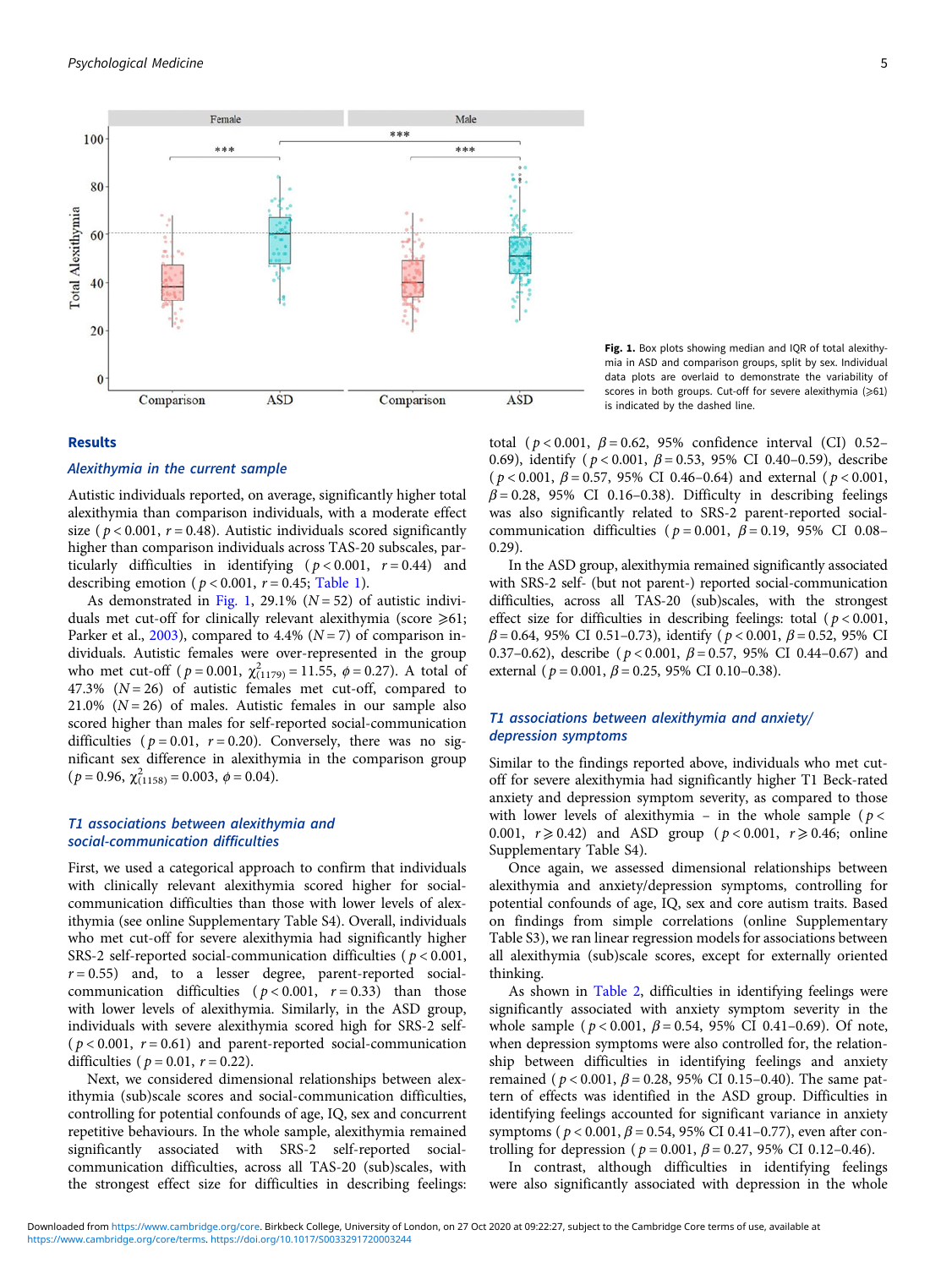|                        |                                                                                                    |                                                                         |                                                                       | (b) ASD                                                                 |                                                                          |  |  |
|------------------------|----------------------------------------------------------------------------------------------------|-------------------------------------------------------------------------|-----------------------------------------------------------------------|-------------------------------------------------------------------------|--------------------------------------------------------------------------|--|--|
|                        |                                                                                                    | Beck's Anxiety (T1)                                                     | Beck's Depression (T1)                                                | Beck's Anxiety (T1)                                                     | Beck's Depression (T1)<br>$\beta$ (95% CI)                               |  |  |
|                        |                                                                                                    | $\beta$ (95% CI)                                                        | $\beta$ (95% CI)                                                      | $\beta$ (95% CI)                                                        |                                                                          |  |  |
| Model 1<br>Demographic |                                                                                                    | $-0.08$ ( $-0.22$ to 0.04)                                              | $-0.15$ (-0.29 to $-0.03$ )*                                          | $-0.05$ ( $-0.23$ to 0.11)                                              | $-0.15$ ( $-0.34$ to 0.01)                                               |  |  |
|                        | IQ                                                                                                 | $-0.10$ ( $-0.22$ to 0.01)                                              | $-0.02$ ( $-0.14$ to 0.10)                                            | $-0.18$ (-0.35 to -0.04) <sup>*</sup>                                   | $-0.07$ ( $-0.24$ to 0.09)                                               |  |  |
|                        | Sex                                                                                                | $-0.12$ (-0.26 to $-0.01$ )*                                            | $-0.13$ (-0.27 to $-0.02$ )*                                          | $-0.08$ ( $-0.28$ to 0.08)                                              | $-0.11$ ( $-0.31$ to 0.05)                                               |  |  |
| Autism traits          |                                                                                                    | $0.45$ (0.27-0.70)***                                                   | $0.53$ $(0.35-0.78)$ ***                                              | $0.39$ $(0.19-0.71)$ ***                                                | $0.38$ $(0.16-0.71)$ **                                                  |  |  |
|                        |                                                                                                    | $0.03$ (-0.11 to 0.18)                                                  | $-0.09$ ( $-0.24$ to 0.05)                                            | $0.06$ (-0.12 to 0.25)                                                  | $-0.10$ ( $-0.30$ to 0.08)                                               |  |  |
| Alexithymia            | Total                                                                                              | $0.21$ $(0.04 - 0.41)^*$                                                | $0.20$ $(0.02-0.39)$ *                                                | $0.18$ (-0.04 to 0.44)                                                  | $0.22$ (-0.01 to 0.49)                                                   |  |  |
|                        |                                                                                                    | $F_{(6.191)}$ = 23.58, p < 0.001***, $\eta_p^2$ = 0.64 (40.8%)          | $F_{(6,189)} = 21.34, p < 0.001***$ , $\eta_p^2 = 0.63$ (38.5%)       | $F_{(6,130)} = 12.64, p < 0.001***$ , $\eta_{\rm p}^2 = 0.61$ (33.9%)   | $F_{(6.128)} = 9.58$ , $p < 0.001$ , $\eta_p^2 = 0.59$ (27.8%)           |  |  |
| Model 2<br>Demographic | Age                                                                                                | $-0.15$ (-0.28 to $-0.05$ )**                                           | $-0.21$ (-0.35 to $-0.11$ )***                                        | $-0.13$ ( $-0.30$ to 0.01)                                              | $-0.22$ (-0.41 to $-0.08$ ) <sup>**</sup>                                |  |  |
|                        | IQ                                                                                                 | $-0.09$ ( $-0.19$ to 0.01)                                              | $-0.01$ ( $-0.12$ to 0.09)                                            | $-0.16$ (-0.32 to $-0.04$ )**                                           | $-0.06$ ( $-0.21$ to 0.08)                                               |  |  |
|                        | Sex                                                                                                | $-0.05$ ( $-0.16$ to 0.06)                                              | $-0.07$ ( $-0.19$ to 0.04)                                            | $-0.02$ ( $-0.18$ to 0.14)                                              | $-0.04$ ( $-0.22$ to 0.11)                                               |  |  |
| Autism traits          |                                                                                                    | $0.26$ (0.11-0.44)***                                                   | $0.37$ (0.22-0.57)***                                                 | $0.21$ $(0.05-0.44)$ **                                                 | $0.24$ (0.06-0.49)**                                                     |  |  |
|                        | RBS-R                                                                                              | $0.04$ (-0.09 to 0.17)                                                  | $-0.08$ ( $-0.23$ to 0.04)                                            | $0.05$ (-0.10 to 0.22)                                                  | $-0.10$ ( $-0.29$ to 0.05)                                               |  |  |
| Alexithymia            | Identify                                                                                           | $0.54$ $(0.41-0.69)$ ***                                                | $0.48$ (0.34-0.63)***                                                 | $0.54$ $(0.41 - 0.77)$ ***                                              | $0.52$ (0.36-0.74)***                                                    |  |  |
|                        |                                                                                                    | $F_{(6.191)}$ = 39.32, $p < 0.001***$ , $\eta_{\rm p}^2$ = 0.69 (53.9%) | $F_{(6,189)} = 31.96, p < 0.001***$ , $\eta_{\rm p}^2 = 0.67$ (48.8%) | $F_{(6,130)}$ = 22.70, $p < 0.001***$ , $\eta_{\rm p}^2$ = 0.67 (48.9%) | $F_{(6,128)} = 16.49$ , $p < 0.001***$ , $\eta_{\rm p}^2 = 0.64$ (41.0%) |  |  |
| Model 3<br>Demographic |                                                                                                    | $-0.10$ ( $-0.24$ to 0.03)                                              | $-0.16$ (-0.31 to $-0.04$ ) <sup>**</sup>                             | $-0.06$ ( $-0.24$ to 0.11)                                              | $-0.15$ ( $-0.35$ to 0.01)                                               |  |  |
|                        | IQ                                                                                                 | $-0.12$ (-0.24 to $-0.01$ )*                                            | $-0.04$ ( $-0.16$ to 0.07)                                            | $-0.20$ (-0.37 to $-0.06$ ) <sup>**</sup>                               | $-0.10$ ( $-0.27$ to 0.06)                                               |  |  |
|                        | Sex                                                                                                | $-0.12$ (-0.27 to $-0.01$ )*                                            | $-0.13$ (-0.28 to $-0.02$ )*                                          | $-0.08$ ( $-0.28$ to 0.08)                                              | $-0.11$ ( $-0.31$ to 0.06)                                               |  |  |
| Autism traits          |                                                                                                    | $0.63$ $(0.48-0.88)$ ***                                                | $0.71$ $(0.56-0.97)$ ***                                              | $0.60$ $(0.44 - 0.93)$ ***                                              | $0.60$ $(0.43-0.95)$ ***                                                 |  |  |
|                        | RBS-R                                                                                              | $0.02$ (-0.12 to 0.17)                                                  | $-0.10$ ( $-0.26$ to 0.04)                                            | $0.05$ (-0.13 to 0.24)                                                  | $-0.10$ ( $-0.30$ to 0.07)                                               |  |  |
| Alexithymia            | Describe                                                                                           | $-0.01$ ( $-0.18$ to 0.16)                                              | $-0.03$ ( $-0.21$ to 0.14)                                            | $-0.10$ ( $-0.34$ to 0.10)                                              | $-0.08$ ( $-0.32$ to 0.14)                                               |  |  |
|                        |                                                                                                    | $F_{(6.191)}$ = 21.98, p < 0.001***, $\eta_p^2$ = 0.63 (39.0%)          | $F_{(6,189)}$ = 20.07, p < 0.001***, $\eta_{\rm p}^2$ = 0.62 (37.0%)  | $F_{(6,130)} = 12.21, p < 0.001***$ , $\eta_p^2 = 0.61$ (33.1%)         | $F_{(6,128)} = 8.86$ , $p < 0.001***$ , $\eta_{\rm p}^2 = 0.59$ (26.0%)  |  |  |
|                        | Model fit $(R_{\text{adi}}^2)$<br>Model fit $(R_{\text{adi}}^2)$<br>Model fit $(R_{\text{adi}}^2)$ | Age<br>SRS-2<br>RBS-R<br>SRS-2<br>Age<br>SRS-2                          |                                                                       | $(a)$ All                                                               |                                                                          |  |  |

<span id="page-6-0"></span>Table 2. Regression coefficients and model fit statistics for T1 Beck-rated anxiety and depression symptom severity, regressed onto alexithymia scores, controlling for demographic factors and core autism traits in the: (a) ASD group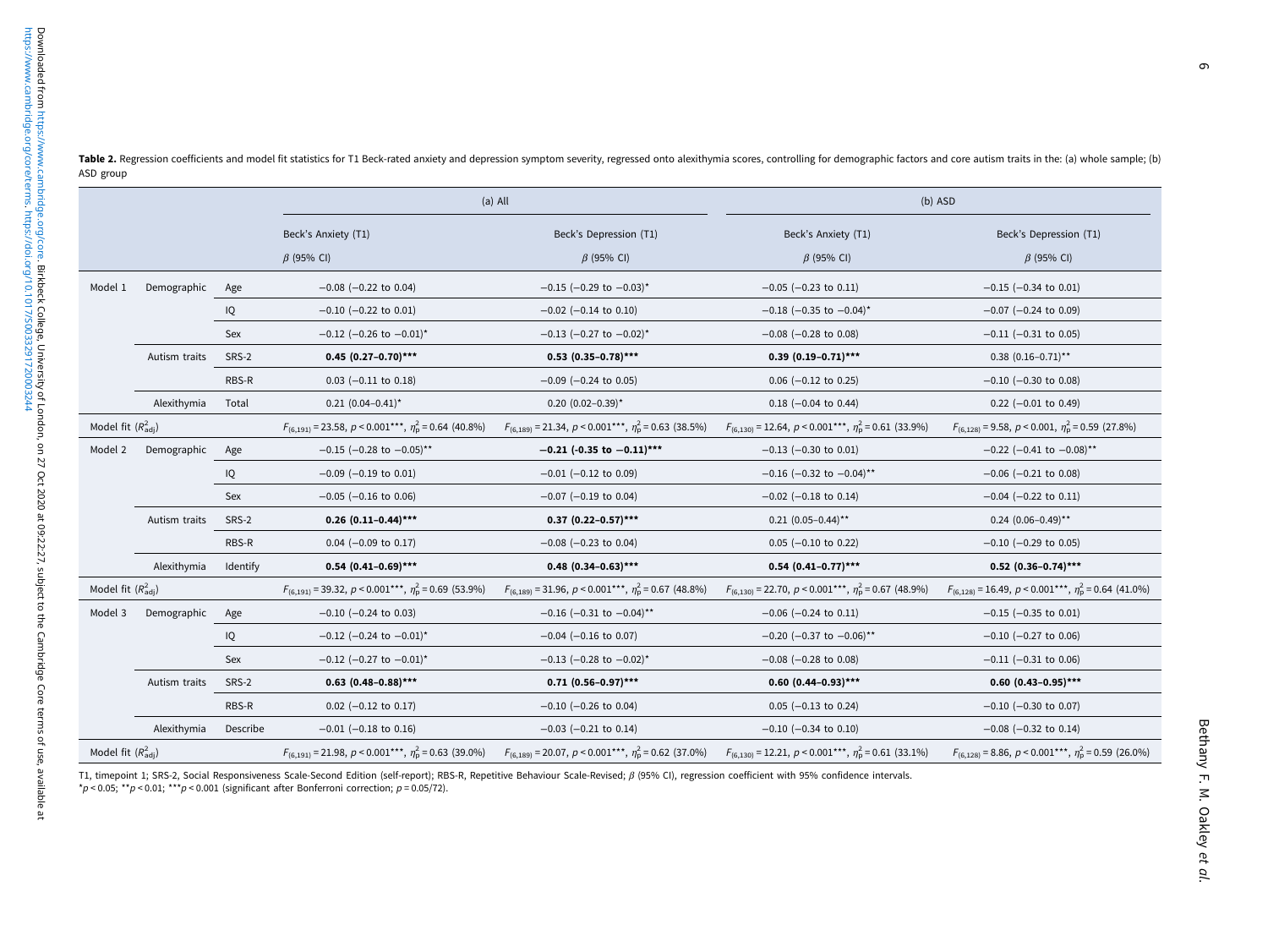

Fig. 2. Individual trajectories of alexithymia, self-reported social-communication difficulties, anxiety and depression from T1 to T2 for autistic individuals in our cohort. Few individuals experienced 'minimally clinically important' change (>0.5 s.p. from baseline score): total alexithymia  $N = 13$  'worsen',  $N = 20$  'improve',  $N=43$  'same'; self-reported social-communication difficulties  $N=5$  'worsen',  $N=4$  'improve',  $N=22$  'same'; anxiety  $N=13$  'worsen',  $N=9$  'improve',  $N=48$ 'same'; depression  $N = 16$  'worsen',  $N = 11$  'improve',  $N = 44$  'same'.

sample ( $p < 0.001$ ,  $\beta = 0.48$ , 95% CI 0.34–0.63), this association fell to the marginal level for significance after controlling for anxiety ( $p = 0.04$ ,  $\beta = 0.14$ , 95% CI 0.01–0.28). Similarly, in the ASD group, difficulties in identifying feelings were significantly associated with depression symptoms ( $p < 0.001$ ,  $\beta = 0.52$ , 95% CI 0.36–0.74), but marginally after controlling for anxiety ( $p = 0.03$ ,  $\beta$  = 0.19, 95% CI 0.02–0.38).

Post-hoc analysis using the 'mediate' function (10 000 iterations) showed that anxiety partly mediated associations between difficulties in identifying feelings and depression. a denotes the path from difficulty in identifying feelings to anxiety;  $b$  is the path from anxiety to depression symptoms and  $c'$  is the direct path from difficulty in identifying feelings to depression. Although the direct path from difficulty in identifying feelings to depression remained (whole sample  $c' = 0.04$ , s.e. = 0.01,  $p < 0.001$ ; ASD  $c' = 0.04$ , s.e. = 0.01, p < 0.001), anxiety was a significant, partial mediator of this relationship (whole sample  $a = 0.10$ , s.e.  $= 0.01$ ,  $p < 0.001$ ;  $b = 0.62$ , s.e.  $= 0.04$ ,  $p < 0.001$ ; ASD  $a = 0.10$ , s.e.  $= 0.01$ ,  $p < 0.001$ ;  $b = 0.58$ , s.e.  $= 0.06$ ,  $p < 0.001$ ).

## Longitudinal associations between alexithymia, social-communication difficulties, anxiety and depression symptoms

## Stability in measures over time

For those who participated at both timepoints, paired difference tests showed that, at the group level, alexithymia severity did not significantly change over time ( $p = 0.60$ ,  $r = 0.05$ ). Similarly, there was no significant change in self-reported social-

communication difficulties ( $p = 0.17$ ,  $r = 0.18$ ), anxiety ( $p = 0.08$ ,  $r = 0.15$ ), nor depression symptoms ( $p = 0.10$ ,  $r = 0.14$ ).

These effects were consistent when considering the ASD group only (alexithymia:  $p = 0.47$ ,  $r = 0.08$ ; social-communication:  $p = 0.22$ ,  $r = 0.22$ ; anxiety:  $p = 0.48$ ,  $r = 0.08$ ; depression:  $p = 0.20$ ,  $r = 0.15$ ; see [Table 1](#page-4-0) and online Supplementary Table S2 for descriptives). At the individual level, fewer than half of autistic participants exhibited a minimally clinically important change of >0.5 S.D. on any variable, between timepoints (see Norman, Sloan, and Wyrwich, [2003](#page-12-0)). Individual longitudinal trajectories for alexithymia, social-communication difficulties, anxiety and depression are shown in Fig. 2.

#### Social-communication difficulties

To ascertain whether earlier alexithymia was associated with later self-reported social-communication difficulties, anxiety and depression symptoms, over ∼12–24 months, we conducted longitudinal regression analyses ([Fig. 3\)](#page-8-0).

In the whole sample, no associations between alexithymia and social-communication difficulties were maintained longitudinally. Conversely, in the ASD group, T1 total alexithymia remained marginally associated with T2 self-reported socialcommunication difficulties, after controlling for age, IQ, sex, repetitive behaviours and T1 self-reported social-communication difficulties ( $p = 0.02$ ,  $\beta = 0.52$ , 95% CI 0.09–0.92). The same was true for the association between T1 difficulties in describing feelings and T2 self-reported social-communication difficulties  $(p = 0.02, \beta = 0.43, 95\% \text{ CI } 0.07 - 0.82)$ , although we caution that only  $N = 22$  autistic individuals had sufficient longitudinal data.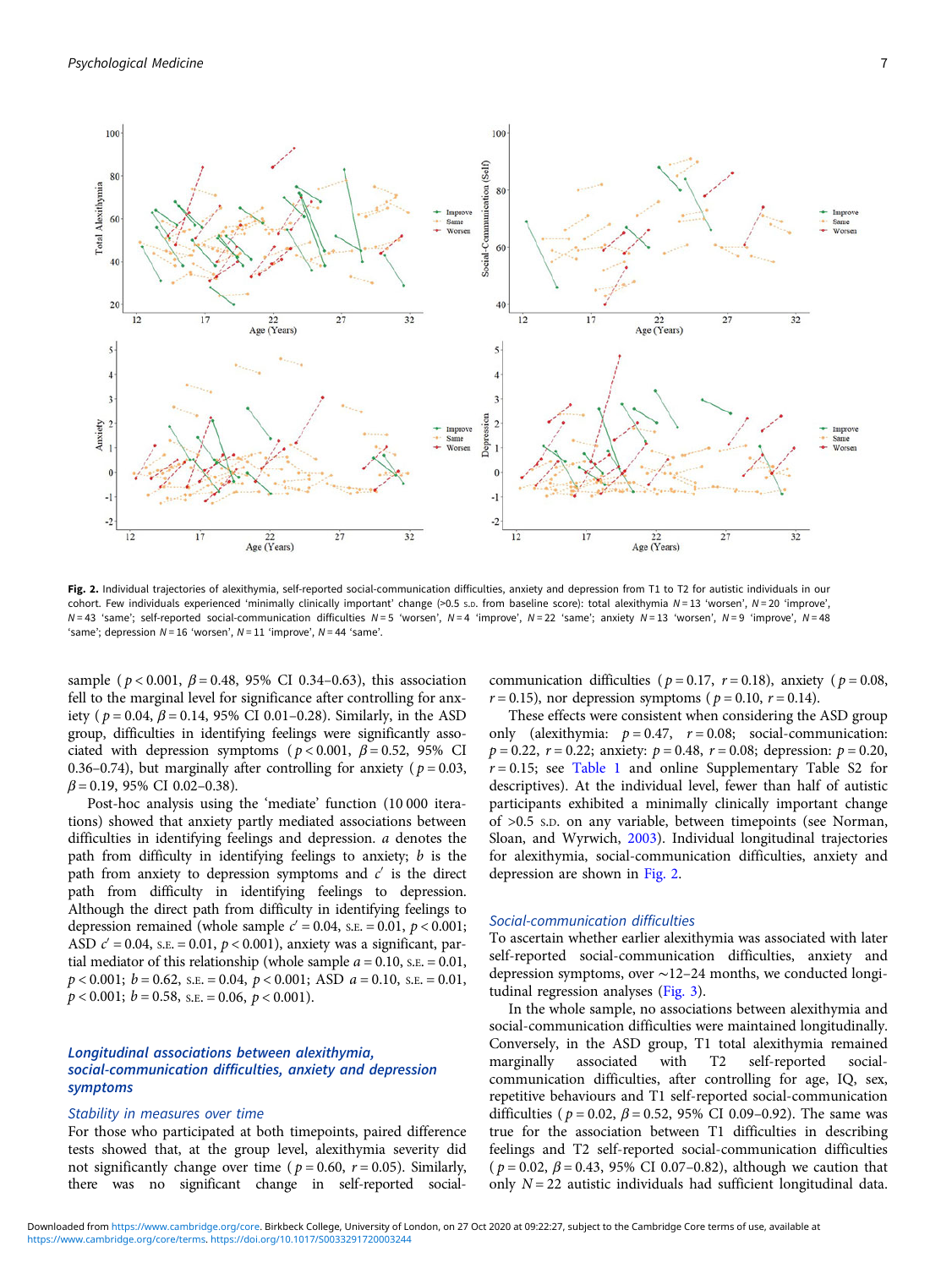<span id="page-8-0"></span>

Fig. 3. Scatterplots with regression lines fitted, showing longitudinal relationships between T1 alexithymia and T2 self-reported social-communication difficulties and anxiety symptoms.

Overall both models were significant and accounted for over 59.0% of the variance in T2 self-reported social-communication difficulties in the ASD group (total  $F_{(6,22)} = 8.01$ ,  $p < 0.001$ ,  $\eta_p^2 =$ 0.76,  $R_{\text{adj}}^2 = 60.0\%$ ; describe  $F_{(6,22)} = 7.88$ ,  $p < 0.001$ ,  $\eta_p^2 = 0.76$ ;  $R_{\text{adj}}^2 = 59.6\%$ ).

#### Anxiety/depression symptoms

T1 difficulty in identifying feelings remained associated with T2 anxiety symptoms in individuals with sufficient longitudinal data from both the whole sample ( $N = 76$ ;  $p = 0.002$ ,  $\beta = 0.32$ , 95% CI 0.12-0.52) and ASD group ( $N = 51$ ;  $p = 0.01$ ,  $\beta = 0.31$ , 95% CI 0.08–0.62), after accounting for demographic factors, core autism traits and T1 anxiety/depression symptoms. The overall model for this association was significant and accounted for over 69.0% of the variance in T2 anxiety symptom severity (whole sample  $F_{(8,76)} = 26.43$ ,  $p < 0.001$ ,  $\eta_p^2 = 0.79 \text{ R}^2_{\text{adj}} = 70.8\%$ ; ASD  $F_{(8,51)} = 17.86, p < 0.001, \eta_{\rm p}^2 = 0.79 R_{\rm adj}^2 = 69.6\%$ .

No other longitudinal models showed significant associations between T1 alexithymia and T2 anxiety/depression symptoms, after controlling for other factors. Nevertheless, in simple correlations, T1 difficulties in identifying feelings remained associated with T2 depression (whole sample:  $r_s = 0.47$ ,  $p < 0.001$ ; ASD:  $r_s = 0.51$ ,  $p < 0.001$ ; Supplementary Table S3).

## **Discussion**

## Alexithymia and social-communication difficulties in autism

To our best knowledge, this is the most comprehensive study to date to assess cross-sectional – and the first to assess longitudinal

– associations between alexithymia, social-communication difficulties, anxiety and depression symptoms in autistic males and females, during adolescence and early adulthood. First, we found that all facets of alexithymia (total severity, difficulties in identifying/describing feelings and externally oriented thinking) were significantly associated with concurrent self- (but not parent-) reported social-communication difficulties in autism. The strongest associations were between total alexithymia/difficulties in describing feelings and self-reported socialcommunication difficulties. Furthermore, associations between both total alexithymia and difficulties in describing feelings with self-reported social-communication difficulties were maintained longitudinally (albeit in a smaller subsample for whom data were available), and this was true even after controlling for age, IQ, sex, repetitive behaviours and earlier T1 socialcommunication difficulties.

This finding suggests that autistic individuals with lower emotional awareness, particularly those who find it challenging to describe their emotions, also perceive themselves to experience more interpersonal difficulties – although these difficulties may not be observed by others. This corresponds to previous findings from individuals with high alexithymia without autism (and analyses including the comparison group in this study), for whom difficulties with describing feelings are also the facet of alexithymia most strongly associated with interpersonal problems (Spitzer et al., [2005\)](#page-13-0).

One possible explanation for the observed associations between alexithymia and social-communication difficulties is that difficulties with emotion recognition and production disrupt everyday social interactions (Bothe, Palermo, Rhodes, Burton, &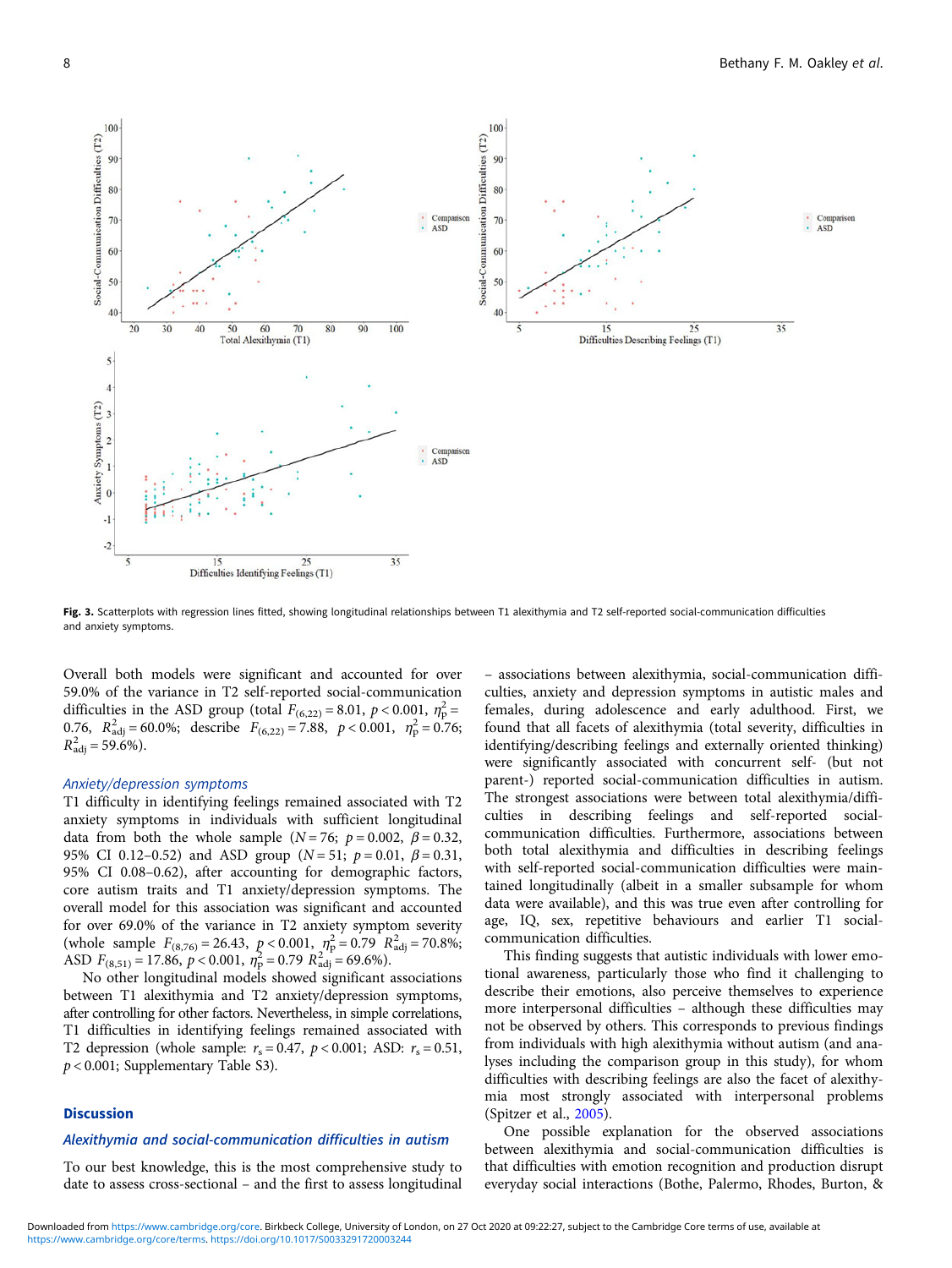Jeffery, [2019;](#page-11-0) Trevisan & Birmingham, [2016](#page-13-0)). For instance, previous studies suggest some autistic individuals find it challenging to interpret others' facial emotion expressions; and non-autistic individuals experience difficulties in interpreting the expressions of autistic people (Brewer et al., [2016a;](#page-11-0) Loth, Ahmad, Watson, Duff, & Duchaine, [2018\)](#page-12-0). Furthermore, given that difficulty in describing feelings was the alexithymia subscale most strongly related to social-communication difficulties, it is likely that broader (emotional) language impairments may be implicated (Lartseva, Dijkstra, & Buitelaar, [2015\)](#page-12-0). Indeed, in the current study, verbal ability was significantly (although weakly) associated with alexithymia in both the whole sample and autism group. In the wider literature, 'acquired' alexithymia has been reported following traumatic brain injury affecting language regions (Hobson et al., [2018](#page-12-0)) and language delay/reduced depth of verbal expression are common in autism – observed from early development (Baird et al., [2006;](#page-11-0) Rieffe et al., [2007](#page-13-0)).

Nevertheless, since alexithymia was associated with self- but not parent-reported social difficulties in the autism group, it is also possible that some autistic individuals are highly aware of the impact of their emotional understanding on interpersonal relationships and experience low confidence in their social abilities. For example, difficulties in recognising the emotions and thoughts of others may lead to real-world negative social encounters or 'catastrophising' negative beliefs (e.g. 'they must be upset with me'), which increase self-consciousness in future social interactions (Capriola, Maddox, & White, [2017](#page-11-0); Spain, Sin, & Freeman, [2016;](#page-13-0) van Roekel, Scholte, & Didden, [2010\)](#page-13-0). Therefore, interventions for improving social communication in autism should not only focus on social skills, but also on emotional awareness. This may have wider benefits for improving subjective perceptions of social competence, reducing social anxieties and increasing confidence in social settings.

## Difficulties in identifying feelings and anxiety/depression symptoms in autism

In addition, difficulties in identifying feelings were significantly and robustly associated with anxiety symptoms in autistic adolescents and adults – even after controlling for demographic factors, core autism traits and concurrent depression. Moreover, using longitudinal data, we ascertained that earlier difficulties in identifying feelings remained associated with anxiety symptoms approximately 12–24 months later, also after accounting for earlier T1 anxiety. Since alexithymia and anxiety were stable over time in over half of autistic individuals in this sample, findings suggest that the ability to accurately interpret one's own emotional state has a significant and persistent impact on mental health outcomes in autism. Overall, our findings lend support to the suggestion that, as progress is made in developing and modifying interventions for autistic people, the potentially primary role of emotional awareness must be considered (Conner et al., [2019\)](#page-11-0).

The reported findings have wider implications for informing early intervention strategies to improve mental health outcomes in autism. Currently, cognitive behavioural therapy (CBT) is the most widely supported intervention for anxiety in autism (White et al., [2018](#page-13-0)). Similar to many psychological therapies, this approach requires individuals to reflect on and discuss emotions and their antecedents. Yet, paradoxically, autistic individuals with particularly low emotional awareness are the most likely to be referred for CBT (likely due to associated mental health problems; Roberts-Collins, Mahoney-Davies, Russell, Booth, and Loades, [2018\)](#page-13-0). This raises several questions around the long-term effectiveness of current treatment approaches and highlights the stark need for additional research to develop and evaluate treatment modifications for managing mental health symptoms in autism (Walters, Loades, & Russell, [2016\)](#page-13-0). Notably, emotion recognition training is included in current guidance from the UK National Institute for Health and Care Excellence on the adaptation of CBT for autism (National Institute of Health & Care Excellence, [2013\)](#page-12-0), for which this study provides empirical support.

A key direction for future research is, therefore, to assess whether incorporating techniques specifically targeting emotional awareness could improve therapeutic outcomes for autistic people. For instance, psychological interventions that specifically target, rather than passively measure, alexithymia have been found to be successful in reducing alexithymic traits and improving emotion regulation skills in neurotypical populations (Cameron, Ogrodniczuk, & Hadjipavlou, [2014\)](#page-11-0). Such methods have tended to focus on psychoeducation and stress-management. However, the efficacy of these techniques for improving outcome in autism, and other neurodevelopmental/neuropsychiatric conditions characterised by high rates of alexithymia, is yet to be confirmed (Cooper, Loades, & Russell, [2018](#page-11-0)).

Another outstanding issue for future research is to establish the mechanistic processes that connect emotional awareness and mental health outcomes (e.g. anxiety) over time. Emotion regulation difficulties are one candidate underpinning mechanism for mental health gaining increasing attention in the autism literature (Cai, Richdale, Uljarević, Dissanayake, & Samson, [2018\)](#page-11-0), with emotion awareness argued to be the first and most fundamental aspect of successful emotion regulation (Gross, [2015](#page-12-0)). For instance, if the accurate identification of one's current emotion is impeded, this may hinder the implementation of adaptive emotion regulation strategies, including cognitive reappraisal (reinterpreting the emotion) and situation selection/modification (adjusting the environment; Gross and Thompson, [2007\)](#page-12-0).

Adaptive emotion regulation may also be impeded by broader difficulties in interpreting internal bodily states (i.e. interoception) that indicate heightened arousal or anxiety, such as elevated heart and breathing rate (Garfinkel, Eccles, & Critchley, [2015](#page-11-0); Müller et al., [2015\)](#page-12-0). Of note, the Beck's Anxiety Inventory indexes several physiological anxiety symptoms (heart/breathing rate and trembling) and some previous studies suggest that alexithymia is related to general interoceptive impairments, across affective and non-affective domains (Brewer, Cook, & Bird, [2016b](#page-11-0); Murphy, Catmur, & Bird, [2018\)](#page-12-0). Furthermore, alongside alexithymia, autistic individuals have been shown to experience elevated interoception and emotion regulation difficulties – engaging in fewer 'voluntary' (e.g. cognitive reappraisal – reinterpreting emotional stimuli) and more 'involuntary' regulation strategies (e.g. rumination and arousal) than neurotypical individuals (Gross, [2015](#page-12-0); Mazefsky, Borue, Day, & Minshew, [2014;](#page-12-0) Samson, Hardan, Lee, Phillips, & Gross, [2015](#page-13-0)). Thus, difficulties with emotional, and broader internal bodily, awareness may compromise 'downstream' emotion regulation processes, increasing vulnerability for mental health problems such as anxiety.

Finally, we note that while relationships between difficulties in identifying feelings and anxiety symptoms were robust, we identified a more complex pattern of results for depression. Difficulties in identifying feelings and depression were associated cross-sectionally, although associations fell to the marginal level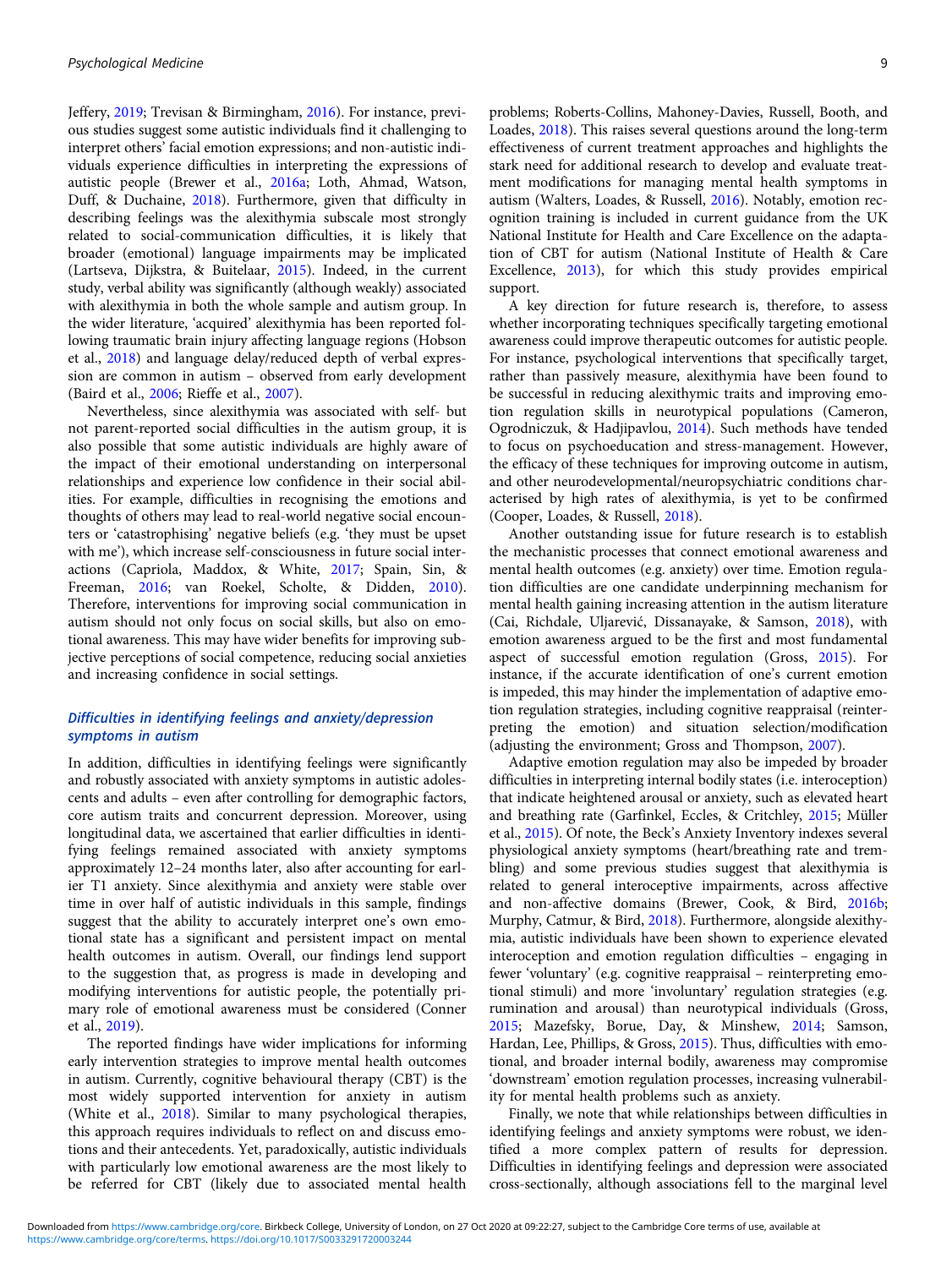for significance after also controlling for anxiety. In addition, after accounting for other factors, earlier difficulties in identifying feelings were not longitudinally associated with depression symptoms 12–24 months later, in the whole sample, nor the autism group. This may suggest that associations between alexithymia and depression symptoms are explained by wider shared factors, such as co-occurring anxiety (Milosavljevic et al., [2016\)](#page-12-0), or situational factors such as social withdrawal and loneliness (Hedley, Uljarević, Foley, Richdale, & Trollor, [2018](#page-12-0)). In support of this suggestion, a post-hoc mediation analysis showed that anxiety partly mediated cross-sectional associations between difficulties in identifying feelings and depression.

## Strengths and limitations

A major strength of our study is the inclusion of a heterogeneous, well-characterised sample of autistic males and females, aged 12– 30 years. By including females, we were able to ascertain that significantly more diagnosed autistic females than males report high alexithymia. This implies that observed sex differences in rates of co-occurring emotional symptoms in autism (i.e. higher rates of anxiety/depression in autistic females; Mandy et al., [2012\)](#page-12-0) may be explained by sex differences in their underpinning mechanisms. Furthermore, to our best knowledge, this is the first study to report longitudinal associations between alexithymia and social-communication difficulties, anxiety and depression symptoms in autism. We were thus able to confirm that alexithymia in our cohort was generally stable over a period of approximately 12–24 months, supporting the conceptualisation of alexithymia as a trait, rather than state (Salminen, Saarijärvi, Ääirelä, & Tamminen, [1994\)](#page-13-0). However, we also acknowledge several limitations.

First, although we report associations between alexithymia and anxiety/depression symptoms for the whole sample (including the comparison group), in addition to the autism group, these must be interpreted with some caution. This is because clinically relevant mental health symptoms were screened out in the comparison (but not ASD) group on recruitment. We chose to report findings including our comparison group to address questions pertaining to specificity. For instance, associations between alexithymia and concurrent social-communication difficulties, as well as between alexithymia and concurrent/later anxiety symptoms were consistent between the whole sample and autism group. This adds to literature suggesting that the role of alexithymia in relation to mental health outcomes is not specific to a single neurodevelopmental/neuropsychiatric condition (e.g. autism), but instead a broader, diagnostically cross-cutting mechanism for mental health (National Institute of Mental Health, [2019\)](#page-12-0). Furthermore, our findings imply that there are likely significant 'commonalities' in the nature of underpinning risk factors for mental health symptoms between autistic and neurotypical individuals, however they may differ in frequency/intensity.

Second, due to the lack of availability of self-report alexithymia measures for children and individuals with intellectual disability (Griffin, Lombardo, & Auyeung, [2016](#page-11-0); Loas, Braun, Delhaye, & Linkowski, [2017](#page-12-0)), we were only able to include autistic individuals aged  $\geq$ 12 years, with IQ  $\geq$  67. This prevented us from assessing whether associations between alexithymia and anxiety and depression symptoms were consistent across developmental stage and level and from generalising findings beyond the age range of 12–30 years. Indeed, a longitudinal period of 12–24 months is a reasonably short window for capturing traits that

may have been established earlier in development. Therefore, a prospective longitudinal approach will be beneficial for further elucidating the mechanistic pathways linking alexithymia and outcomes in autism. In relation to this point, we were unable to assess the role of alexithymia in predicting change in socialcommunication difficulties, anxiety and depression symptoms between timepoints, due to the small number of participants who significantly changed on these features within the study period. It is still notable that we were able to include autistic individuals from age 12, since early adolescence is the developmental stage at which anxiety and depression symptoms most commonly emerge for both autistic and non-autistic individuals (Kessler et al., [2005;](#page-12-0) Simonoff et al., [2008](#page-13-0)). Nevertheless, the development and validation of tools for indexing alexithymia in underrepresented groups is paramount (see Gaigg, Cornell, and Bird, [2016\)](#page-11-0).

#### Conclusions

Alexithymia, and particularly difficulty in describing feelings, is significantly associated with greater self-reported socialcommunication difficulties in autism, both cross-sectionally and longitudinally. Furthermore, difficulty in identifying feelings is related to anxiety symptom severity, including over a longitudinal period of at least 12–24 months. Taken together, these findings show that the influence of alexithymia on social functioning and anxiety is both substantial and persistent for autistic people – and possibly for autistic girls and women in particular. This has notable implications for intervention, indicating that psychological therapies targeting emotional awareness may improve later outcomes for some individuals.

**Supplementary material.** The supplementary material for this article can be found at <https://doi.org/10.1017/S0033291720003244>

Acknowledgements. We thank all participants and their families for their time and effort in participating in the study. We also acknowledge the contributions of the EU-AIMS Consortium: Jumana Ahmad, Sara Ambrosino, Bonnie Auyeung, Tobias Banaschewski, Simon Baron-Cohen, Sarah Baumeister, Christian Beckmann, Sven Bölte, Thomas Bourgeron, Carsten Bours, Michael Brammer, Daniel Brandeis, Claudia Brogna, Yvette de Bruijn, Bhismadev Chakrabarti, Ineke Cornelissen, Flavio Dell' Acqua, Guillaume Dumas, Christine Ecker, Claire Ellis, Jessica Faulkner, Vincent Frouin, Pilar Garcés, David Goyard, Hannah Hayward, Joerg Hipp, Rosemary Holt, Mark H. Johnson, Prantik Kundu, Meng-Chuan Lai, Xavier Liogier D'ardhuy, Michael Lombardo, David J. Lythgoe, René Mandl, Luke Mason, Andreas Meyer-Lindenberg, Carolin Moessnang, Nico Mueller, Laurence O'Dwyer, Marianne Oldehinkel, Bob Oranje, Gahan Pandina, Antonio M. Persico, Barbara Ruggeri, Amber Ruigrok, Jessica Sabet, Roberto Sacco, Antonia San José Cáceres, Emily Simonoff, Roberto Toro, Heike Tost, Jack Waldman, Steve C.R. Williams, Caroline Wooldridge and Marcel P. Zwiers.

Financial support. This study received support from two EU IMI initiatives (EU AIMS and AIMS-2-TRIALS). EU-AIMS receives support from the Innovative Medicines Initiative 2 Joint Undertaking under grant agreement no. 115300, resources of which are composed of financial contribution from the European Union's Seventh Framework Programme (FP7/ 2007–2013), from the European Federation of Pharmaceutical Industries and Associations (EFPIA) companies' in-kind contribution, and from Autism Speaks. This project has also received funding from the Innovative Medicines Initiative 2 Joint Undertaking under grant agreement No. 777394 for the project AIMS-2-TRIALS. This Joint Undertaking receives support from the European Union's Horizon 2020 research and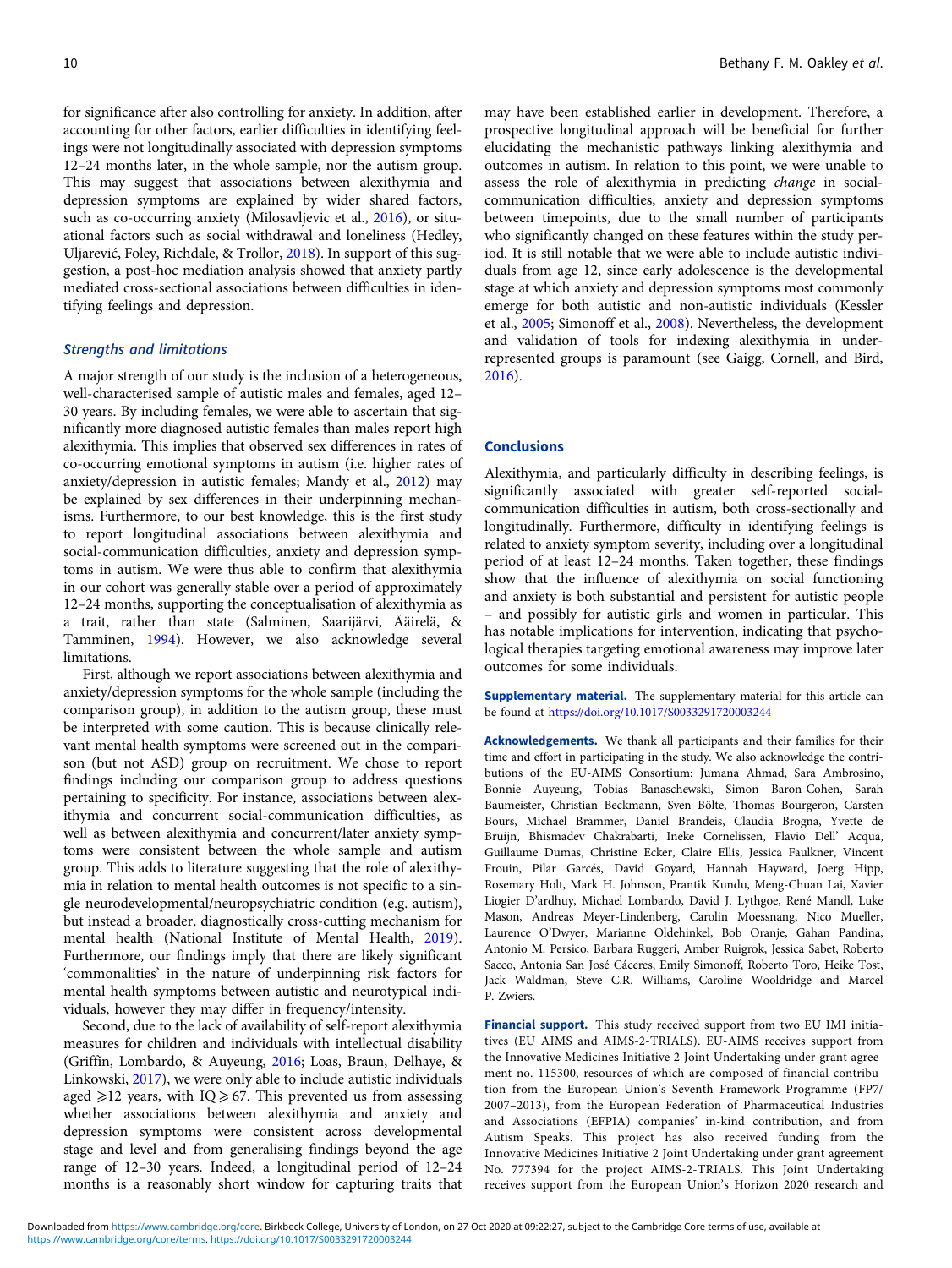<span id="page-11-0"></span>innovation programme and EFPIA and AUTISM SPEAKS, Autistica, SFARI.

Conflict of interest. Prof. Charman reports grants from Innovative Medicines Initiative, during the conduct of the study; grants from Medical Research Council, the National Institute of Health Research, MQ, Autistica, Charles Hawkins Fund, The Waterloo Foundation, H2020 (EU); personal fees from Guilford, Sage, F. Hoffmann-La Roche, outside the submitted work. Prof. Buitelaar has been in the past 3 years a consultant to/member of advisory board of/and/or speaker for Janssen Cilag BV, Eli Lilly, Lundbeck, Shire, Roche, Novartis, Medice and Servier. He is not an employee of any of these companies, and not a stock shareholder of any of these companies. He has no other financial or material support, including expert testimony, patents and royalties. Prof. Murphy receives consultancy fees from F. Hoffmann-La Roche and is also supported by the NIHR Biomedical Research Center. The views expressed are those of the authors and not necessarily those of the NHS, the NIHR or the Department of Health and Social Care. There are no other declarations.

Ethical standards. All procedures contributing to this work comply with the ethical standards of the relevant national and institutional committees on human experimentation and the Helsinki Declaration of 1975, as revised in 2008. Full ethical approval was obtained at each study site and participants (and parents, where applicable) provided full informed consent/assent.

#### References

- American Psychiatric Association. (2013). Diagnostic and statistical manual 5th edition. Arlington, VA: American Psychiatric Association Publishing. Autistica. (2017). Research Strategy 2017–2021. Retrieved from [https://www.](https://www.autistica.org.uk/downloads/files/Autistica-Research-Strategy-2017-2021.pdf)
- [autistica.org.uk/downloads/files/Autistica-Research-Strategy-2017-2021.pdf](https://www.autistica.org.uk/downloads/files/Autistica-Research-Strategy-2017-2021.pdf)
- Bagby, R. M., Parker, J. D. A., & Taylor, G. J. (1994). The twenty-item Toronto alexithymia scale – I. Item selection and cross-validation of the factor structure. Journal of Psychosomatic Research, 38(1), 23–32. [https://doi.org/10.](https://doi.org/10.1016/0022-3999(94)90005-1) [1016/0022-3999\(94\)90005-1](https://doi.org/10.1016/0022-3999(94)90005-1)
- Baird, G., Simonoff, E., Pickles, A., Chandler, S., Loucas, T., Meldrum, D., & Charman, T. (2006). Prevalence of disorders of the autism spectrum in a population cohort of children in South Thames: The Special Needs and Autism Project (SNAP). The Lancet, 368(9531), 210–215. [https://doi.org/](https://doi.org/https://doi.org/10.1016/S0140-6736(06)69041-7) [https://doi.org/10.1016/S0140-6736\(06\)69041-7](https://doi.org/https://doi.org/10.1016/S0140-6736(06)69041-7)
- Beck, A., Beck, J., Jolly, J., & Steer, R. (2005). Beck youth Inventories<sup>TM</sup> second edition for children and adolescents (BYI-II). Torrance, CA: Western Psychological Services.
- Beck, A., Epstein, N., Brown, G., & Steer, R. (1988). An inventory for measuring clinical anxiety: Psychometric properties. Journal of Consulting and Clinical Psychology, 56(6), 893–897. <https://doi.org/10.1037/0022-006X.56.6.893>
- Beck, A., Steer, R., & Brown, G. (2001). Beck depression inventory II. San Antonio: The Psychological Corporation.
- Berthoz, S., & Hill, E. L. (2005). The validity of using self-reports to assess emotion regulation abilities in adults with autism spectrum disorder. European Psychiatry: The Journal of the Association of European Psychiatrists, 20(3), 291–298. <https://doi.org/10.1016/j.eurpsy.2004.06.013>
- Berthoz, S., Pouga, L., & Wessa, M. (2011). Alexithymia from the social neuroscience perspective. In J. Decety & J. T. Cacioppo (Eds.), The handbook of social neuroscience (pp. 906–934). Oxford: Oxford University Press.
- Bird, G., & Cook, R. (2013). Mixed emotions: The contribution of alexithymia to the emotional symptoms of autism. Translational Psychiatry, 3(7), e285. <https://doi.org/10.1038/tp.2013.61>
- Bird, G., Silani, G., Brindley, R., White, S., Frith, U., & Singer, T. (2010). Empathic brain responses in insula are modulated by levels of alexithymia but not autism. Brain, 133(5), 1515–1525. [https://doi.org/10.1093/brain/](https://doi.org/10.1093/brain/awq060) [awq060](https://doi.org/10.1093/brain/awq060)
- Bothe, E., Palermo, R., Rhodes, G., Burton, N., & Jeffery, L. (2019). Expression recognition difficulty is associated with social but not attention-to-detail autistic traits and reflects both alexithymia and perceptual difficulty. Journal of Autism and Developmental Disorders, 49(11), 4559–4571. <https://doi.org/10.1007/s10803-019-04158-y>
- Brewer, R., Biotti, F., Catmur, C., Press, C., Happé, F., Cook, R., & Bird, G. (2016a). Can neurotypical individuals read autistic facial expressions? Atypical production of emotional facial expressions in autism spectrum disorders. Autism Research, 9(2), 262–271. <https://doi.org/doi:10.1002/aur.1508>
- Brewer, R., Cook, R., & Bird, G. (2016b). Alexithymia: A general deficit of interoception. Royal Society Open Science, 3(10), 150664. [https://doi.org/](https://doi.org/10.1098/rsos.150664) [10.1098/rsos.150664](https://doi.org/10.1098/rsos.150664)
- Cai, R. Y., Richdale, A. L., Uljarević, M., Dissanayake, C., & Samson, A. C. (2018). Emotion regulation in autism spectrum disorder: Where we are and where we need to go. Autism Research, 11(7), 962–978. [https://doi.](https://doi.org/10.1002/aur.1968) [org/10.1002/aur.1968](https://doi.org/10.1002/aur.1968)
- Cameron, K., Ogrodniczuk, J., & Hadjipavlou, G. (2014). Changes in alexithymia following psychological intervention: A review. Harvard Review of Psychiatry, 22(3), 162–178. <https://doi.org/10.1097/HRP.0000000000000036>
- Capriola, N. N., Maddox, B. B., & White, S. W. (2017). No offense intended: Fear of negative evaluation in adolescents and adults with autism spectrum disorder. Journal of Autism and Developmental Disorders, 47(12), 3803– 3813. <https://doi.org/10.1007/s10803-016-2827-0>
- Carruthers, P. (2009). How we know our own minds: The relationship between mindreading and metacognition. The Behavioral and Brain Sciences, 32(2), 121–182. <https://doi.org/10.1017/S0140525X09000545>
- Cassidy, S. A., Bradley, L., Bowen, E., Wigham, S., & Rodgers, J. (2018). Measurement properties of tools used to assess depression in adults with and without autism spectrum conditions: A systematic review. Autism Research, 11(5), 738–754. <https://doi.org/10.1002/aur.1922>
- Charman, T., Loth, E., Tillmann, J., Crawley, D., Wooldridge, C., Goyard, D., … Buitelaar, J. K. (2017). The EU-AIMS Longitudinal European Autism Project (LEAP): Clinical characterisation. Molecular Autism, 8(1), 1–21. <https://doi.org/10.1186/s13229-017-0145-9>
- Conner, C. M., White, S. W., Beck, K. B., Golt, J., Smith, I. C., & Mazefsky, C. A. (2019). Improving emotion regulation ability in autism: The Emotional Awareness and Skills Enhancement (EASE) program. Autism: The International Journal of Research and Practice, 23(5), 1273–1287. [https://](https://doi.org/10.1177/1362361318810709) [doi.org/10.1177/1362361318810709](https://doi.org/10.1177/1362361318810709)
- Constantino, & Gruber. (2012). Social responsiveness scale, second edition (SRS-2). Torrance, CA: Western Psychological Services.
- Cook, R., Brewer, R., Shah, P., & Bird, G. (2013). Alexithymia, not autism, predicts poor recognition of emotional facial expressions. Psychological Science, 24(5), 723–732. <https://doi.org/10.1177/0956797612463582>
- Cooper, K., Loades, M. E., & Russell, A. (2018). Adapting psychological therapies for autism. Research in Autism Spectrum Disorders, 45, 43-50. [https://](https://doi.org/https://doi.org/10.1016/j.rasd.2017.11.002) [doi.org/https://doi.org/10.1016/j.rasd.2017.11.002](https://doi.org/https://doi.org/10.1016/j.rasd.2017.11.002)
- Ekman, P. (1999). Basic emotions. In T. Dalgleish & M. Power (Eds.), Handbook of cognition and emotion (pp. 46–60). Sussex, UK: John Wiley & Sons.
- Fernandez, K. C., Jazaieri, H., & Gross, J. J. (2016). Emotion regulation: A transdiagnostic perspective on a new RDoC domain. Cognitive Therapy and Research, 40(3), 426–440. <https://doi.org/10.1007/s10608-016-9772-2>
- Gaigg, S. B., Cornell, A. S. F., & Bird, G. (2016). The psychophysiological mechanisms of alexithymia in autism spectrum disorder. Autism, 22(2), 227–231. <https://doi.org/10.1177/1362361316667062>
- Garfinkel, S. N., Eccles, J. A., & Critchley, H. D. (2015). The heart, the brain, and the regulation of emotion. JAMA Psychiatry, 72(11), 1071-1072. [https://](https://doi.org/10.1001/jamapsychiatry.2015.1493) [doi.org/10.1001/jamapsychiatry.2015.1493](https://doi.org/10.1001/jamapsychiatry.2015.1493)
- Garfinkel, S. N., Tiley, C., O'Keeffe, S., Harrison, N. A., Seth, A. K., & Critchley, H. D. (2016). Discrepancies between dimensions of interoception in autism: Implications for emotion and anxiety. Biological Psychology, 114, 117–126. <https://doi.org/10.1016/j.biopsycho.2015.12.003>
- Grabe, H. J., Frommer, J., Ankerhold, A., Ulrich, C., Groger, R., Franke, G. H., … Spitzer, C. (2008). Alexithymia and outcome in psychotherapy. Psychotherapy and Psychosomatics, 77(3), 189–194. [https://doi.org/10.](https://doi.org/10.1159/000119739) [1159/000119739](https://doi.org/10.1159/000119739)
- Grabe, H. J., Spitzer, C., & Freyberger, H. J. (2004). Alexithymia and personality in relation to dimensions of psychopathology. American Journal of Psychiatry, 161(7), 1299–1301. <https://doi.org/10.1176/appi.ajp.161.7.1299>
- Griffin, C., Lombardo, M. V., & Auyeung, B. (2016). Alexithymia in children with and without autism spectrum disorders. Autism Research, 9(7), 773-780. <https://doi.org/10.1002/aur.1569>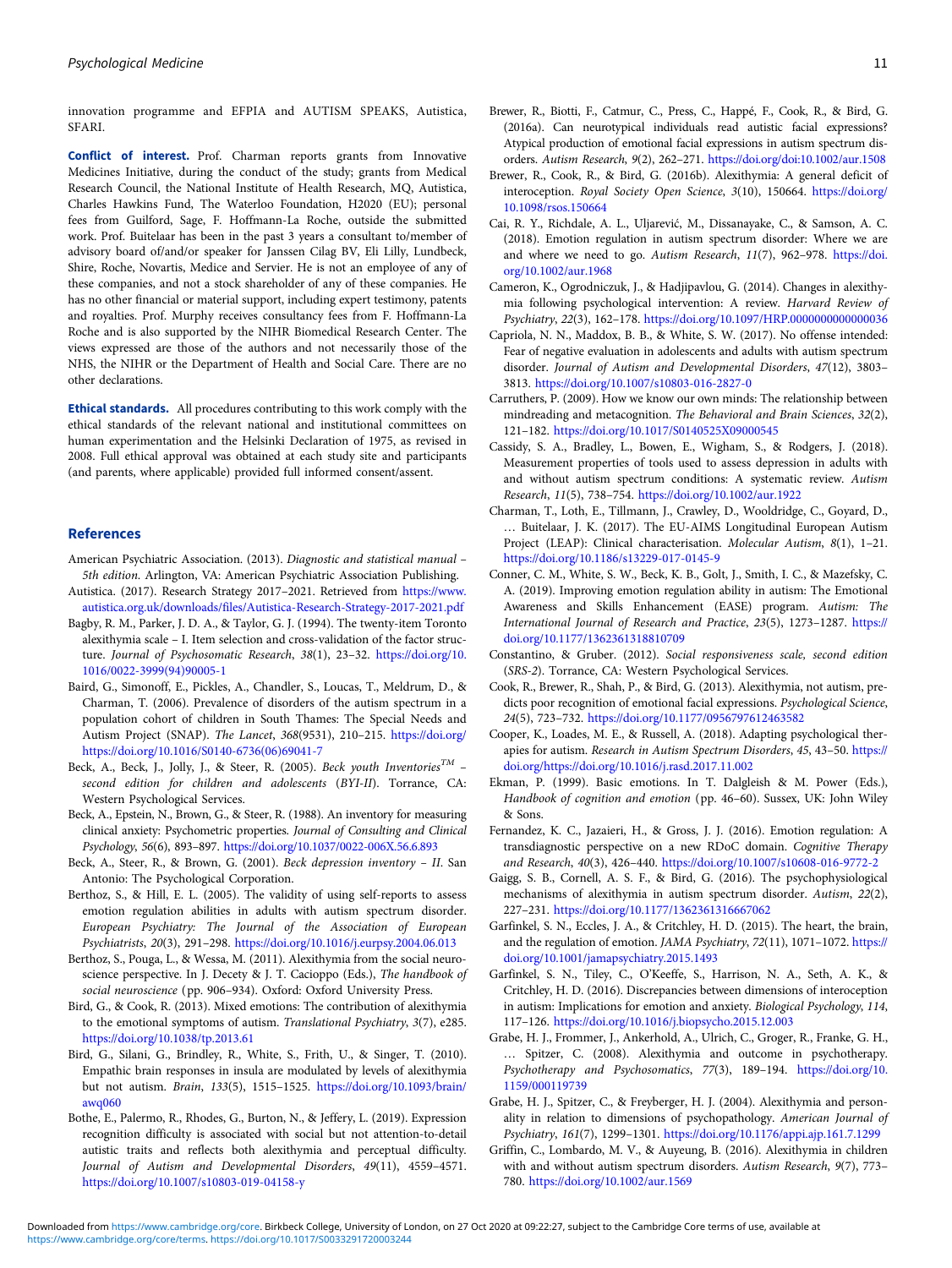- <span id="page-12-0"></span>Gross, J. (2015). Emotion regulation: Current Status and future prospects. Psychological Inquiry, 26, 1–26. [https://doi.org/10.1080/1047840X.2014.](https://doi.org/10.1080/1047840X.2014.940781) [940781](https://doi.org/10.1080/1047840X.2014.940781)
- Gross, J. J., & Thompson, R. A.. (2007). Emotion regulation: Conceptual foundations. In J. J. Gross (Ed.), Handbook of emotion regulation (pp. 3–24). New York, NY: The Guilford Press.
- Heaton, P., Reichenbacher, L., Sauter, D., Allen, R., Scott, S., & Hill, E. (2012). Measuring the effects of alexithymia on perception of emotional vocalizations in autistic spectrum disorder and typical development. Psychological Medicine, 42(11), 2453–2459. [https://doi.org/10.1017/](https://doi.org/10.1017/S0033291712000621) [S0033291712000621](https://doi.org/10.1017/S0033291712000621)
- Hedley, D., Uljarević, M., Foley, K.-R., Richdale, A., & Trollor, J. (2018). Risk and protective factors underlying depression and suicidal ideation in autism spectrum disorder. Depression and Anxiety, 35(7), 648-657. [https://doi.org/](https://doi.org/10.1002/da.22759) [10.1002/da.22759](https://doi.org/10.1002/da.22759)
- Hobson, H. J., Brewer, R., Catmur, C., Gordon, B., Krueger, F., Chau, A., … Grafman, J. (2018). Language and alexithymia: Evidence for the role of the inferior frontal gyrus in acquired alexithymia. Neuropsychologia, 111, 229–240. [https://doi.org/10.1016/j.neuropsychologia.2017.12.037.](https://doi.org/10.1016/j.neuropsychologia.2017.12.037)
- Hobson, H., Westwood, H., Conway, J., McEwen, F. S., Colvert, E., Catmur, C., … Happé, F. (2020). Alexithymia and autism diagnostic assessments: Evidence from twins at genetic risk of autism and adults with anorexia nervosa. Research in Autism Spectrum Disorders, 73, 1–12. [https://doi.org/10.](https://doi.org/10.1016/j.rasd.2020.101531) [1016/j.rasd.2020.101531](https://doi.org/10.1016/j.rasd.2020.101531).
- Hollocks, M. J., Lerh, J. W., Magiati, I., Meiser-Stedman, R., & Brugha, T. S. (2019). Anxiety and depression in adults with autism spectrum disorder: A systematic review and meta-analysis. Psychological Medicine, 49(4), 559–572. <https://doi.org/DOI:10.1017/S0033291718002283>
- Hurlburt, R. T., Happé, F., & Frith, U. (1994). Sampling the form of inner experience in three adults with Asperger syndrome. Psychological Medicine, 24(2), 385–395. <https://doi.org/10.1017/s0033291700027367>
- Kessler, R. C., Berglund, P., Demler, O., Jin, R., Merikangas, K. R., & Walters, E. E. (2005). Lifetime prevalence and age-of-onset distributions of DSM-IV disorders in the National Comorbidity Survey Replication. Archives of General Psychiatry, 62(6), 593–602. <https://doi.org/10.1001/archpsyc.62.6.593>
- Kinnaird, E., Stewart, C., & Tchanturia, K. (2019). Investigating alexithymia in autism: A systematic review and meta-analysis. European Psychiatry: The Journal of the Association of European Psychiatrists, 55, 80–89. [https://doi.](https://doi.org/10.1016/j.eurpsy.2018.09.004) [org/10.1016/j.eurpsy.2018.09.004](https://doi.org/10.1016/j.eurpsy.2018.09.004)
- Kojima, M. (2012). Alexithymia as a prognostic risk factor for health problems: A brief review of epidemiological studies. BioPsychoSocial Medicine, 6(1), 21. <https://doi.org/10.1186/1751-0759-6-21>
- Lam, K. S. L., & Aman, M. G. (2007). The repetitive behavior scale-revised: Independent validation in individuals with autism spectrum disorders. Journal of Autism and Developmental Disorders, 37(5), 855–866. [https://](https://doi.org/10.1007/s10803-006-0213-z) [doi.org/10.1007/s10803-006-0213-z](https://doi.org/10.1007/s10803-006-0213-z)
- Lartseva, A., Dijkstra, T., & Buitelaar, J. K. (2015). Emotional language processing in autism spectrum disorders: A systematic review. Frontiers in Human Neuroscience, 8, 991. <https://doi.org/10.3389/fnhum.2014.00991>
- Leyfer, O. T., Ruberg, J. L., & Woodruff-Borden, J. (2006). Examination of the utility of the Beck Anxiety Inventory and its factors as a screener for anxiety disorders. Journal of Anxiety Disorders, 20(4), 444–458. [https://doi.org/](https://doi.org/https://doi.org/10.1016/j.janxdis.2005.05.004) [https://doi.org/10.1016/j.janxdis.2005.05.004](https://doi.org/https://doi.org/10.1016/j.janxdis.2005.05.004)
- Loas, G., Braun, S., Delhaye, M., & Linkowski, P. (2017). The measurement of alexithymia in children and adolescents: Psychometric properties of the Alexithymia Questionnaire for Children and the twenty-item Toronto Alexithymia Scale in different non-clinical and clinical samples of children and adolescents. PLoS One, 12(5), e0177982. [https://doi.org/10.1371/jour](https://doi.org/10.1371/journal.pone.0177982)[nal.pone.0177982](https://doi.org/10.1371/journal.pone.0177982)
- Loth, G. L., Ahmad, J., Watson, E., Duff, A., & Duchaine, B. (2018). Facial expression recognition as a candidate marker for autism spectrum disorder: How frequent and severe are deficits? Molecular Autism, 9(1), 1-11. [https://](https://doi.org/10.1186/s13229-018-0187-7) [doi.org/10.1186/s13229-018-0187-7](https://doi.org/10.1186/s13229-018-0187-7)
- Loth, E., Charman, T., Mason, L., Tillmann, J., Jones, E., Wooldridge, C., … Buitelaar, J. (2017). The EU-AIMS Longitudinal European Autism Project (LEAP): Design and methodologies to identify and validate stratification biomarkers for autism spectrum disorders. Molecular Autism, 8(24), 1– 19. <https://doi.org/10.1186/s13229-017-0146-8>.
- Maenner, Shaw, K, A., Baio, J., Washington, A., Patrick, M., DiRienzo, M., … Dietz. (2020). Prevalence of Autism Spectrum Disorder Among Children Aged 8 Years – Autism and Developmental Disabilities Monitoring Network, 11 Sites, United States, 2016. (No. 69 (4)). Retrieved from [https://www.cdc.](https://www.cdc.gov/mmwr/volumes/69/ss/ss6904a1.htm?s_cid=ss6904a1_w) [gov/mmwr/volumes/69/ss/ss6904a1.htm?s\\_cid=ss6904a1\\_w](https://www.cdc.gov/mmwr/volumes/69/ss/ss6904a1.htm?s_cid=ss6904a1_w)
- Maisel, M. E., Stephenson, K. G., South, M., Rodgers, J., Freeston, M. H., & Gaigg, S. B. (2016). Modeling the cognitive mechanisms linking autism symptoms and anxiety in adults. Journal of Abnormal Psychology, 125(5), 692–703. <https://doi.org/10.1037/abn0000168>
- Mandy, W., Chilvers, R., Chowdhury, U., Salter, G., Seigal, A., & Skuse, D. (2012). Sex differences in autism spectrum disorder: Evidence from a large sample of children and adolescents. Journal of Autism and Developmental Disorders, 42(7), 1304–1313. [https://doi.org/10.1007/](https://doi.org/10.1007/s10803-011-1356-0) [s10803-011-1356-0](https://doi.org/10.1007/s10803-011-1356-0)
- Mattila, A. K., Kronholm, E., Jula, A., Salminen, J. K., Koivisto, A.-M., Mielonen, R.-L., & Joukamaa, M. (2008). Alexithymia and somatization in general population. Psychosomatic Medicine, 70(6), 716–722. [https://](https://doi.org/10.1097/PSY.0b013e31816ffc39) [doi.org/10.1097/PSY.0b013e31816ffc39](https://doi.org/10.1097/PSY.0b013e31816ffc39)
- Mazefsky, C. A., Borue, X., Day, T. N., & Minshew, N. J. (2014). Emotion regulation patterns in adolescents with high-functioning autism spectrum disorder: Comparison to typically developing adolescents and association with psychiatric symptoms. Autism Research, 7(3), 344–354. [https://doi.](https://doi.org/10.1002/aur.1366) [org/10.1002/aur.1366](https://doi.org/10.1002/aur.1366)
- Milosavljevic, B., Carter Leno, V., Simonoff, E., Baird, G., Pickles, A., Jones, C. R. G., … Happe, F. (2016). Alexithymia in adolescents with autism spectrum disorder: its relationship to internalising difficulties, sensory modulation and social cognition. Journal of Autism and Developmental Disorders, 46(4), 1354–1367. <https://doi.org/10.1007/s10803-015-2670-8>
- Mor, N., & Winquist, J. (2002). Self-focused attention and negative affect: A meta-analysis. Psychological Bulletin, 128(4), 638–662.
- Morie, K. P., Jackson, S., Wei, Z., Marc, Z., & Dritschel, B. (2019). Mood disorders in high – functioning autism: The importance of alexithymia and emotional regulation. Journal of Autism and Developmental Disorders, 49 (7), 2935–2945. <https://doi.org/10.1007/s10803-019-04020-1>
- Müller, L. E., Schulz, A., Andermann, M., Gäbel, A., Gescher, D. M., Spohn, A., … Bertsch, K. (2015). Cortical representation of afferent bodily signals in borderline personality disorder: Neural correlates and relationship to emotional dysregulation. JAMA Psychiatry, 72(11), 1077-1086. [https://doi.](https://doi.org/10.1001/jamapsychiatry.2015.1252) [org/10.1001/jamapsychiatry.2015.1252](https://doi.org/10.1001/jamapsychiatry.2015.1252)
- Mundy, P. C., Henderson, H. A., Inge, A. P., & Coman, D. C. (2007). The modifier model of autism and social development in higher functioning children. Research and Practice for Persons with Severe Disabilities: The Journal of TASH, 32(2), 124–139.
- Murphy, J., Catmur, C., & Bird, G. (2018). Alexithymia is associated with a multidomain, multidimensional failure of interoception: Evidence from novel tests. Journal of Experimental Psychology. General, 147(3), 398–408. <https://doi.org/10.1037/xge0000366>
- National Institute of Health and Care Excellence. (2013). Autism spectrum disorder in under 19s: support and management. Retrieved from [https://www.](https://www.nice.org.uk/guidance/cg170) [nice.org.uk/guidance/cg170](https://www.nice.org.uk/guidance/cg170)
- National Institute of Mental Health. (2019). RDoC Matrix. Retrieved from [https://www.nimh.nih.gov/research/research-funded-by-nimh/rdoc/con](https://www.nimh.nih.gov/research/research-funded-by-nimh/rdoc/constructs/rdoc-matrix.shtml)[structs/rdoc-matrix.shtml](https://www.nimh.nih.gov/research/research-funded-by-nimh/rdoc/constructs/rdoc-matrix.shtml)
- Nemiah, J. C., Freyberger, H., & Sifneos, P. E. (1976). Alexithymia: A view of the psychosomatic process. In O. W. Hill (Ed.), Modern trends in psychosomatic medicine (Vol 3, pp. 430–439). London: Butterworth
- Norman, G. R., Sloan, J. A., & Wyrwich, K. W. (2003). Interpretation of changes in health-related quality of life: The remarkable universality of half a standard deviation. Medical Care, 41(5), 582–592. [https://doi.org/](https://doi.org/10.1097/01.MLR.0000062554.74615.4C) [10.1097/01.MLR.0000062554.74615.4C](https://doi.org/10.1097/01.MLR.0000062554.74615.4C)
- Oakley, B. F., Brewer, R., Bird, G., & Catmur, C. (2016). Theory of mind is not theory of emotion: A cautionary note on the reading the mind in the eyes test. Journal of Abnormal Psychology, 125, 6. [https://doi.org/10.1037/](https://doi.org/10.1037/abn0000182) [abn0000182](https://doi.org/10.1037/abn0000182)
- Ogrodniczuk, J. S., Piper, W. E., & Joyce, A. S. (2011). Effect of alexithymia on the process and outcome of psychotherapy: A programmatic review. Psychiatry Research, 190(1), 43–48. [https://doi.org/10.1016/j.psychres.2010.](https://doi.org/10.1016/j.psychres.2010.04.026) [04.026](https://doi.org/10.1016/j.psychres.2010.04.026)